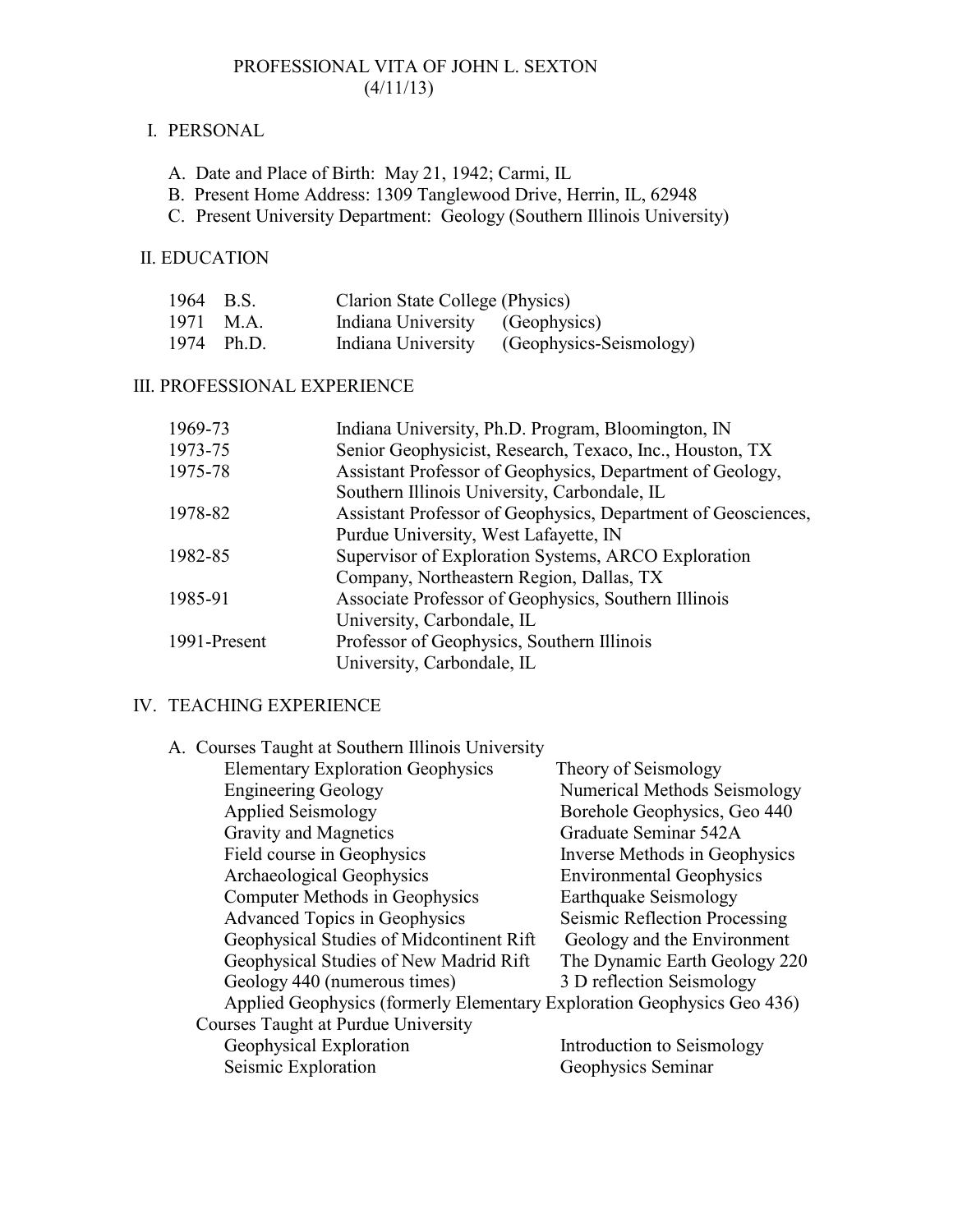- B. Teaching and Training Grants IPRB grant for Computer System for Applied Geophysics Research and Teaching (2009-2010) \$17250
- C. Teaching Awards and Honors

Arco Award for Teaching and Research Contributions to Scientific Education (\$5,000) (by Geophysics faculty of Purdue University from Industry funds, 1981) D. Current Graduate Faculty Status: Direct Dissertation

E. Number of Master's and Ph.D. Students Supervised: 27- Masters 1- Ph.D.

 Currently supervisor on 4 MS Committees and on other 1 PhD and 3 MS Served on many other MS and PhD committees Served on PhD committee R. Dass Civil Engineering Dept, SIU (2003) F. Names of Masters and PhD Students Who Have Completed Masters Theses and Doctoral Dissertations under your Direction

Masters at Purdue University James Baldwin Paul B. Jones

Masters at SIUC David Malicki E.P. Frey Harvey Henson Scott Wendling Russell Pederson Paul Dial Yu Bo Du Ed Zaengle Shiping Wang Mamadou Coulibaly Ryan Fairfield N'Guessan Rector Koffi Adam LeGrande Robert Bodziak Yvonne Griffin Steve Cochran Karyn Kasprzak Marshall Lake Sarah Mueller Jason McClain Milton Smith Alicia Stanfill Dominic Smith Shibaji Chatterjee Samantha Kroenke (2011)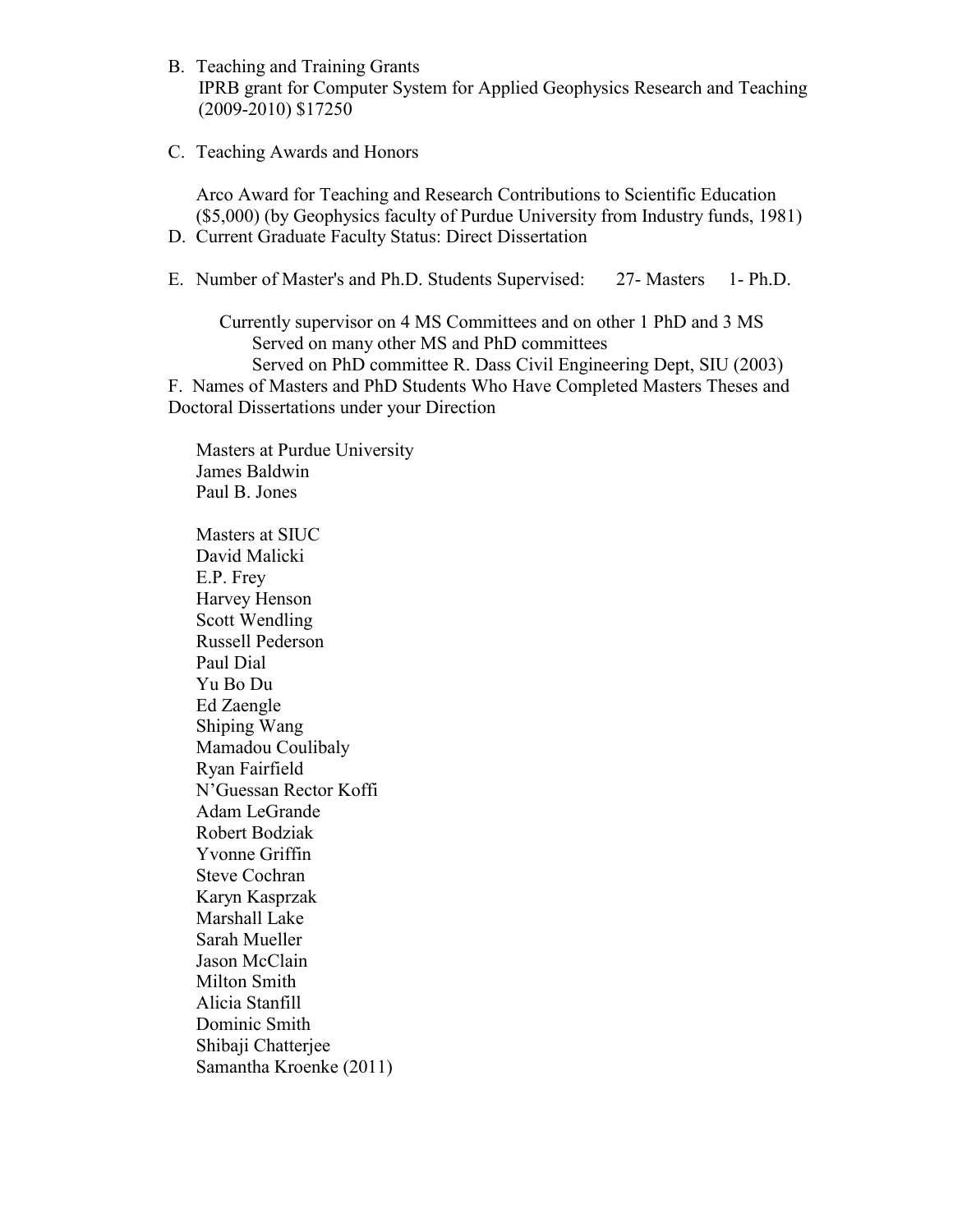Currently supervising 4 MS students

PhD Students at SIUC Jianjun Zhang (1996)

(note: there were no Geophysics applicants to the ERP PhD program)

# V. University Service

- A. Department Committees Space Committee 1985-2000, 2002 Speakers Committee 1985- various years Computer Committee1985-1999, 2002 Curriculum Committee1986- (3 sub committees) PhD Admissions Committee 1988-1991, 1996- 1998 (Chairman1992-1993) MS Admissions Committee 1989-1990, 1995-2000 and 2007-2010 Geophysics Search Committee 1989 PhD Preliminary Exam Committee 1991-2000 Geology Brochure Committee 1991 Long Range Planning Committee 1996-2000 Geology Scholarship Committee 2001- (Chairman 2007) Geophysics Search Committee 2008 Various other committees
- B. College and University Committees and Councils College of Science Dissertation Awards Committee 1987- 2012 College of Science Outstanding Dissertation Award Committee 1994-1997 College of Science Outstanding Researcher Selection Committee 1986-1990 ORDA Review Committee for Mathematics and Natural Sciences 1987-1992 A Grievance Committee 1987-1988 College of Science Personnel Committee 1998-2000 College of Science Operating Paper Committee 2000 College of Science Curriculum Committee 2004-2013
- College of Science Outstanding Teacher Award Committee (2009-
- C. Other: I served on numerous committees at SIUC and at Purdue university
- VI. A. Membership in Professional Associations Seismological Society of America
	- Society of Exploration Geophysicists
	- American Geophysical Union
	- Sigma Xi
	- Illinois Geological Society 2011-
	- B. Offices Held and Honors Awarded in Professional Associations Member of GLIMPCE Seismic Subcommittee 1986- Member of Geophysics Interacting Committee IBUD Project (1986) Member of IBUD Site Selection Committee (1986) Member of Society of Exploration Geophysicists International Affairs Committee(1992-1993); Recorder of minutes (1992-1993); Co-Chairman of
		- Eastern European Subcommittee; and member of two other committees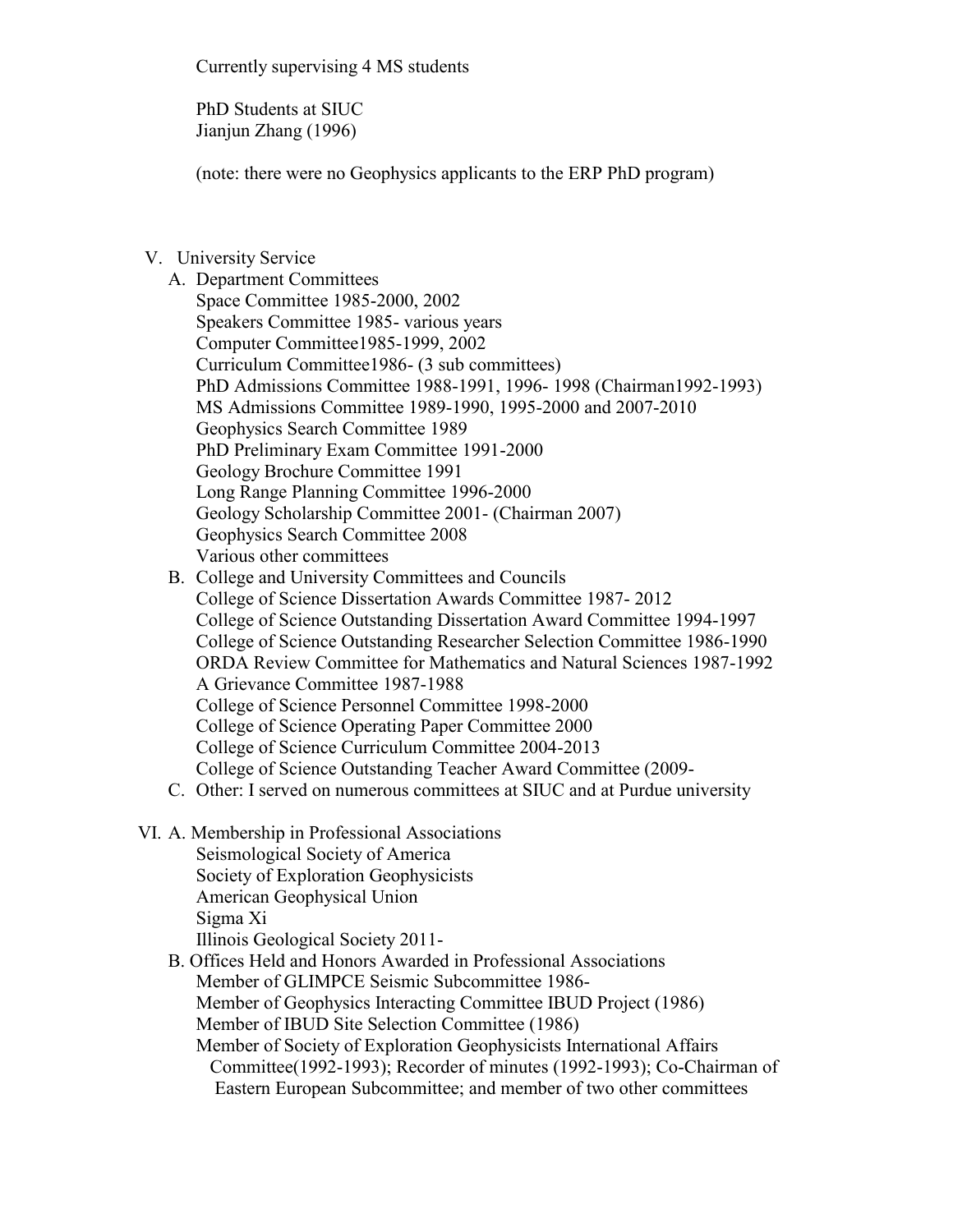## C. Consultantships

Bureau of Reclamation, 1981-1986 T&C Energy Investments, 1985 Energy Resources of Indiana, Inc., 1987 Amax Coal Company, 1988 Carr, Tabb, and Pope, 1989 R.A. Nack and Associates, 1990 Peabody Coal Company 2004-2005

D. Evaluation of Manuscripts For Journals ; Book publishers; Grant proposals: Reviewed Grant proposal for IMMRRI Reviewed several papers for Bulletin of the Seismological Society of America Reviewed several papers for Journal of Geophysical Research Reviewed several papers for Geophysics Reviewed 3 research proposals for USGS NEHERP program (1991) Reviewed 1 manuscript for Seismological Research Letters (1992) Reviewed 1 manuscript for Journal of Engineering Geology (1996) Reviewed Masters thesis for ORAU (Oak Ridge Associated Universities) (2004) Reviewed 1 Manuscript for Journal of Precambrian Research (2006) Reviewed 5 Manuscripts for Proceedings of Highway Geophysics Conference (2006) Reviewed two research proposals for research projects in Azerbaijan for U.S. Civilian Research and Development Foundation (CRDF) 2007)

Reviewed one manuscript for online journal Geosphere (2008)

E. Papers and presentations at Professional Meetings:

Sexton, J.L., J. Mead, and A.J Rudman, Feasibility of Midwest Crustal Studies Based on Earthquake Surface Wave Ellipticities, Presented at Indiana Academy of Science Meetings, November 14-15, 1972, University of Notre Dame, South Bend, Indiana.

- Sexton, J.L., and R.D. Cole, Maximum Entropy Spectrum Analysis of Varbed Oil Shale, Green River Formation, Colorado: (Abstract), Geological Society of America (GSA North-Central Section Annual Meeting, Carbondale, Illinois, April, 1977).
- Steele, Sheila, Sexton, J.L. and W.C. Hood, Radon Profiles of the New Madrid Seismic Region (abstract), Seismological Society of America (SSA 73rd Annual Meeting, 1978.
- Steele, Sheila, Hood, W.C. and J.L. Sexton, Spatial and Temporal Radon Flux in the New Madrid Seismic Zone (abstract), American Geophysical Union (AGU Midwest Meeting, September, 1978).
- Sexton, John L., Frey, E.P., and D. Malicki, Feasibility of High Resolution Seismic Reflection Surveying in the Vicinity of Reelfoot Scarp in Northwestern Tennessee (abstract), Geological Society of America (GSA South-Central Section Annual Meeting, Mountain View, Arkansas, April, 1979).
- Sexton, John L., Baldwin, J. L., Braile, L. W., Hinze, W. J., Keller, G. R., Crustal Seismic Studies in the Wabash River Valley Area, (abstract) Geological Society of America (GSA South-Central Section Annual Meeting-Mountain View, Arkansas, April, 1979).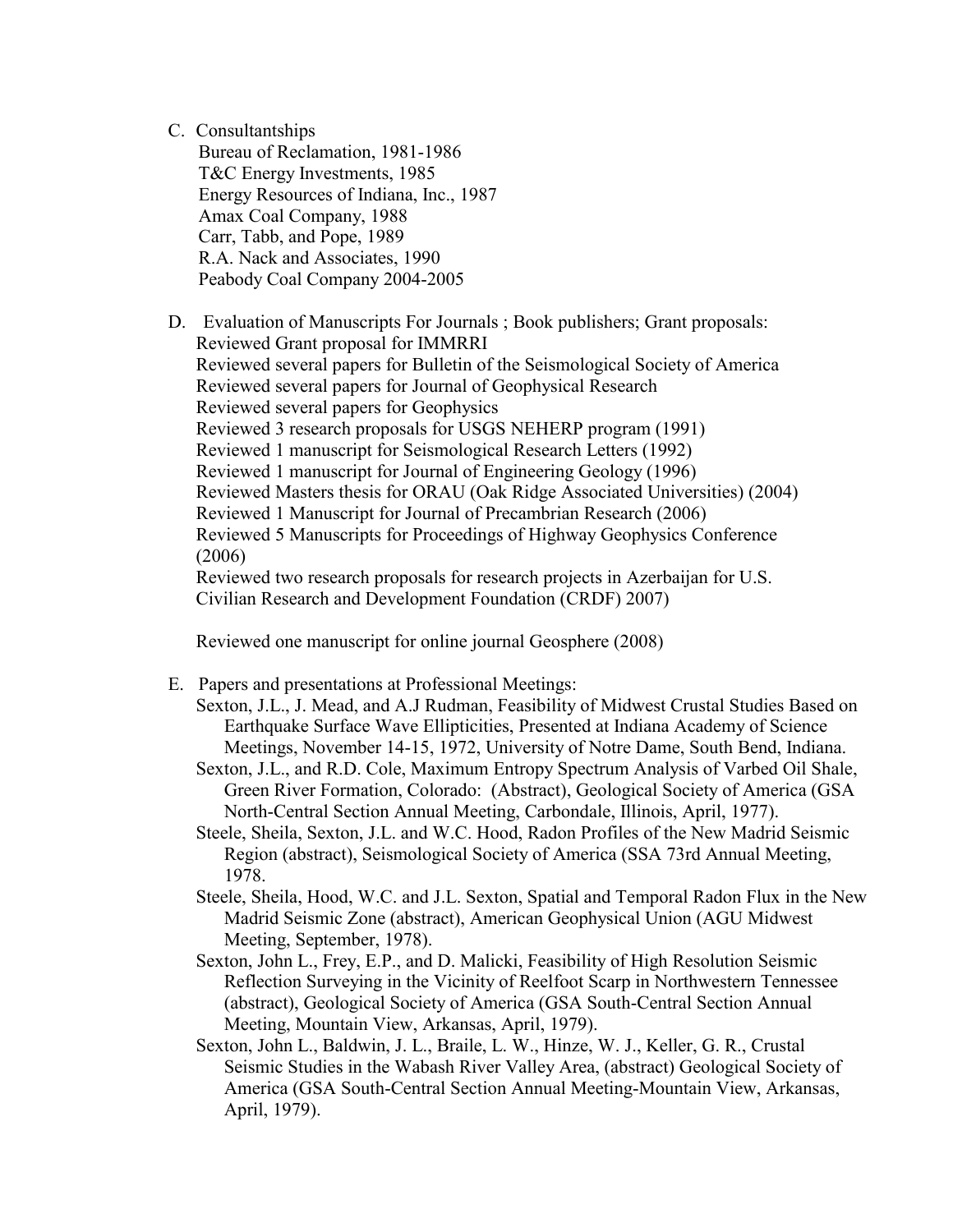- Braile, Lawrence W., Hinze, William J., Sexton, John L., Keller, G. R., and Lidiak, E. G., Seismo-Tectonics of the New Madrid Seismic Zone and its Extension - An Overview (abstract) Geological Society of America (GSA North-Central Section Annual Meeting, Bloomington, Indiana, April, 1980).
- Baldwin, J.L., Sexton, J.L. and Braile, L.W., Crustal Seismic Studies Related to the Northeast Extension of the New Madrid Seismic Zone, (abstract) Geological Society of America (GSA North-Central Section Annual Meeting, Bloomington, Indiana, April, 1980).
- Sexton, J.L. and W. J. Hinze, A Magnetic Profile Map of the United States (poster paper), American Geophysical Union Midwestern Meeting, DeKalb, Illinois, September, 1980.
- Sexton, John L., J. L. Baldwin, L. W. Braile, W. J. Hinze, and G. R. Keller, Crustal Models of the Wabash River Valley Area from Seismic Refraction Data (abstract), 1980.
- Sexton, John L., J. L. Baldwin, and L. W. Braile, Seismic Wave Propagation Studies in the Wabash River Valley Area using Coal Mine Blast Sources (abstract), Seismological Society of America, Eastern Section, Annual Meeting, The Pennsylvania State University, State College, Pennsylvania, October, 1980.
- Sexton, J. L., W. J. Hinze, R. R. B. von Frese and L. W. Braile, Long Wavelength Aeromagnetic Map of the U.S.A., American Geophysical Union, Spring Meeting, Baltimore, Maryland, May 25-29, 1981.
- von Frese, R.R.B., W. J. Hinze, J. L. Sexton and L. W. Braile, U.S. Aeromagnetic and Satellite Magnetic Anomaly Comparisons, IAGA Meeting, Edinburgh, Scotland, 1981.
- Hinze, W. J., J. L. Sexton, R. R. B. von Frese and L. W. Braile, Correlation of Regional Geologic Features with Long-Wavelength Magnetic Anomalies, Geological Society of America National Meeting, Cincinnati, Ohio, November 2-5, 1981.
- Sexton, John L. and P. B. Jones, High Resolution Seismic Reflection Surveying on Reelfoot Scarp, Geological Society of America National Meeting, Cincinnati, Ohio, November 2-5, 1981.
- Braile, L. W., W. J. Hinze, J. L. Sexton, G. R. Keller and E. G. Lidiak, Seismotectonics of the Midcontinent USA, Geological Society of America National Meeting, Cincinnati, Ohio, November 2-5, 1981.
- Jones, Paul B. and J. L. Sexton, Evidence from Seismic Reflection Data and Synthetic Seismogram Model Studies for Recurrent Faulting in the New Madrid Area (abstract),Geological Society of America North-Central Meeting, West Lafayette, Indiana, April 29-30, 1982.
- Sexton, John L., L. W. Braile, and W. J. Hinze, Seismic Reflection Surveying in the Wabash River Valley (abstract), Geological Society of America North-Central Meeting, West Lafayette, Indiana, April 29-30, 1982.
- Sexton, John L., Braile, L.W. and W.J. Hinze, Seismic Reflection Surveying in the Wabash River Valley (abstract), Geological Society of America North-Central Meeting, West Lafayette, Indiana, April 29-30, 1982.
- Sexton, John L., Reflection Surveying in the New Madrid Rift Complex, DOSECC Meeting, St. Louis, MO, February 23-27, 1986. (This was a poster paper.)
- Sexton, John L., R.P. Meyer, John Karl, Ann Trehu, P. Morel-a-l"Heuisser, Observations of airgun shots at Lake-Bottom and Land Seismographs in the Great Lakes Region, Project GLIMPCE, August, 1987, Poster paper, International Union of Geodesy and Geophysics, Vancouver, British Columbia, Canada.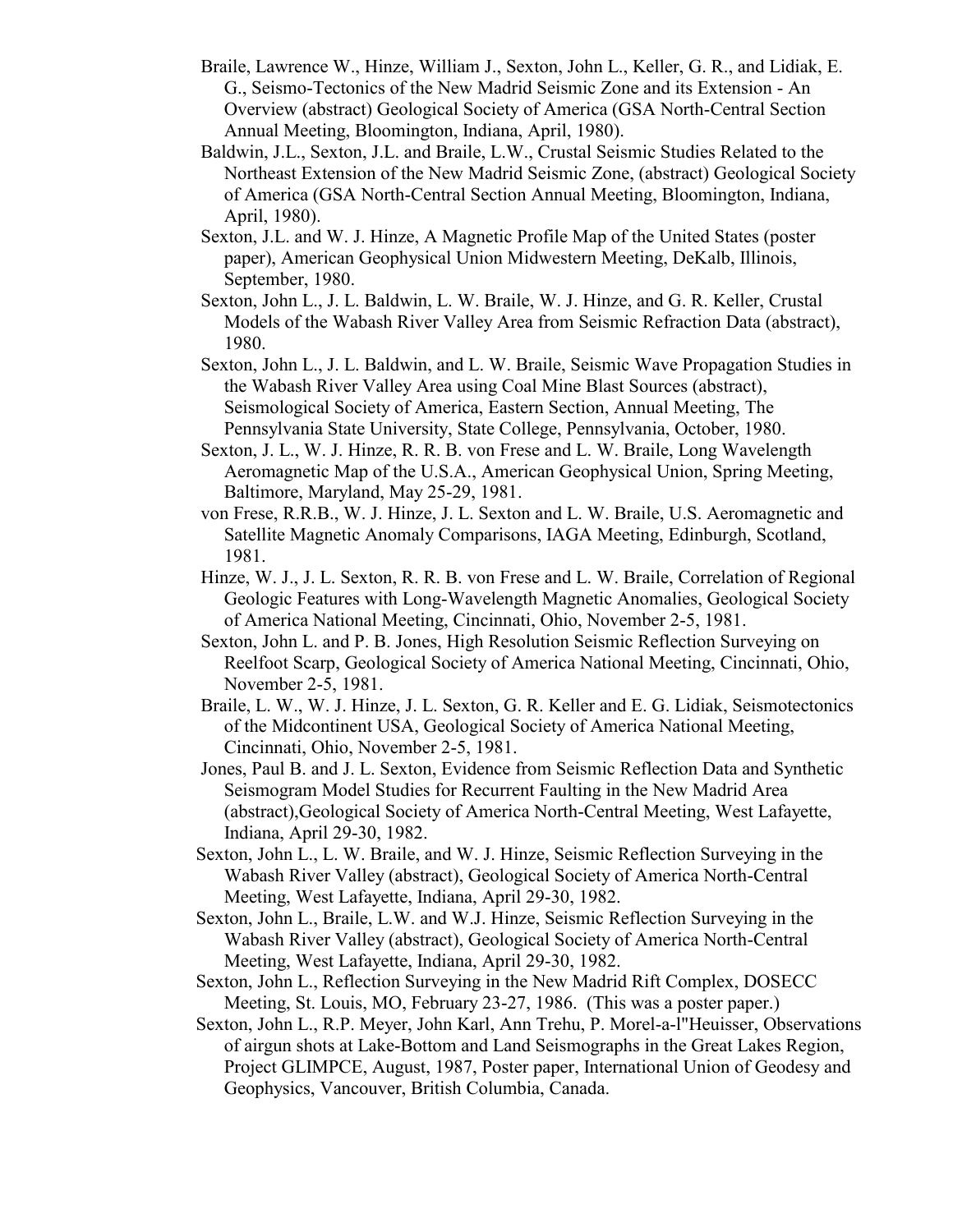- Sexton, John L. with other members of the GLIMPCE Program. May, 1987, Poster Paper, GLIMPCE Special Display, Poster Booth #Sp-2., Geological Society of America Annual Meeting, Phoenix, AZ.
- Sexton, John L., Results from seismic reflection methods for detection of reactivated structures associated with seismicity in the New Madrid seismic zone, National workshop on seismogenesis in the eastern United States, sponsored by NSF, University of Illinois at Urbana-Champaign, April 12-13, 1988. (Abstract).
- McGinnis, L.D., Cannon, W.F., Dickas, A.B., Ervin, C.P., Green, A., Hinze, W.J. Milkereit, B., Morey, G.B., Mudrey, M.G., Nyquist, J., Sexton, J.L., Wang, H.F., Geophysical and Tectonic study of Sedimentary Basins and the Upper Crust Beneath Lake Superior (absract), American Geophysical Union, v. 70, no. 15, p. 272, April, 1989, Annual Spring Meeting, Baltimore, MD.
- Morel-a'-l'-Huissier, P., Hajnal, Karl, J.H., Mereau, R.F., Meyer, R.P., Sexton, J.L.,Trehu, A., Ervin, C.P., Hutchinson, D.R., Green, A.G., GLIMPCE 1986 Seismic Refraction Experiment: an Introduction to the Data, (abstract), American Geophysical Union, v. 70, no. 15, p. 273, April 11, 1989, Annual Spring Meeting, Baltimore, MD.
- Wendling, S.A., and Sexton, J.L., Velocity Filtering of wide-angle Reflection/Refraction Data from GLIMPCE Lake Superior Line A Seismic Experiment, (abstract), American Geophysical Union, v. 70, no. 15, p. 273, April 11, 1989, Annual Spring Meeting, Baltimore, MD.
- Bowden J.B. and Sexton, J.L., Wide Angle Reflection / Refraction Experiment in the Illinois basin (abstract), American Geophysical Union, v. 70, no. 15, p. 277, April 11, 1989, Annual Spring Meeting, Baltimore, MD.
- Hinze, W.J., Braile, L.W., McGinnis, L.D., Cannon, W.F., Milkereit, B., Sexton, J.L., Wang, H.F., Structure of the Midcontinent Rift System in Eastern Lake Superior: Results from 8-second Reflection Seismic Data and Gravity and Magnetic Anomalies (abstract), American Geophysical Union, v. 70, no. 15, p. 277, April, 1989, Annual Spring Meeting, Baltimore, MD.
- Mudrey, M.G., McGinnis, L.D., Ervin, C.P., Nyquist, J., Dickas, A.B., Morey, G.B., Green, A.G., Sexton, J.L., Structure of the Midcontinent Rift System in Western Lake Superior: Results from 8-second Reflection Seismic data and Gravity and Magnetic Anomalies (abstract), American Geophysical Union, v. 70, no. 15, p. 278, April, 1989, Annual Spring Meeting, Baltimore, MD.
- Henson, H. and Sexton, J.L., High Resolution Seismic Reflection Surveying of Coal Seams in Southeastern Illinois, Presented at Annual meeting of the Society of Exploration Geophysicists, Dallas, TX, 1989, Published in Expanded abstracts of meeting.
- McGinnis, L.D., Sexton, J.L., Nyquist, J., Mudrey, M.G., Morey, G.B., Milkereit, B., Hinze, W.H., Green, A., Ervin, C.P., Dickas, A.B., Cannon, W.F., Tectonics of Sedimentary Basins and Upper Crust Beneath Lake Superior (abstract), Institute on Lake superior Geology, May, 1989.
- Sexton, John L., Met with Argonne/GNI seismic reflection research group at Madison, Wisconsin, at Wisconsin Geological Survey. Presented interpretation of GNI data, August, 1989.
- Henson, Harvey, Jr. and Sexton, John L., Interpretations of Subsidiary Faulting along the Cottage Grove Fault System from High Resolution Seismic Reflection Profiles, GSA North-Central Meeting, Macomb, IL, April 26-27, 1990, Presentation and Published Abstract.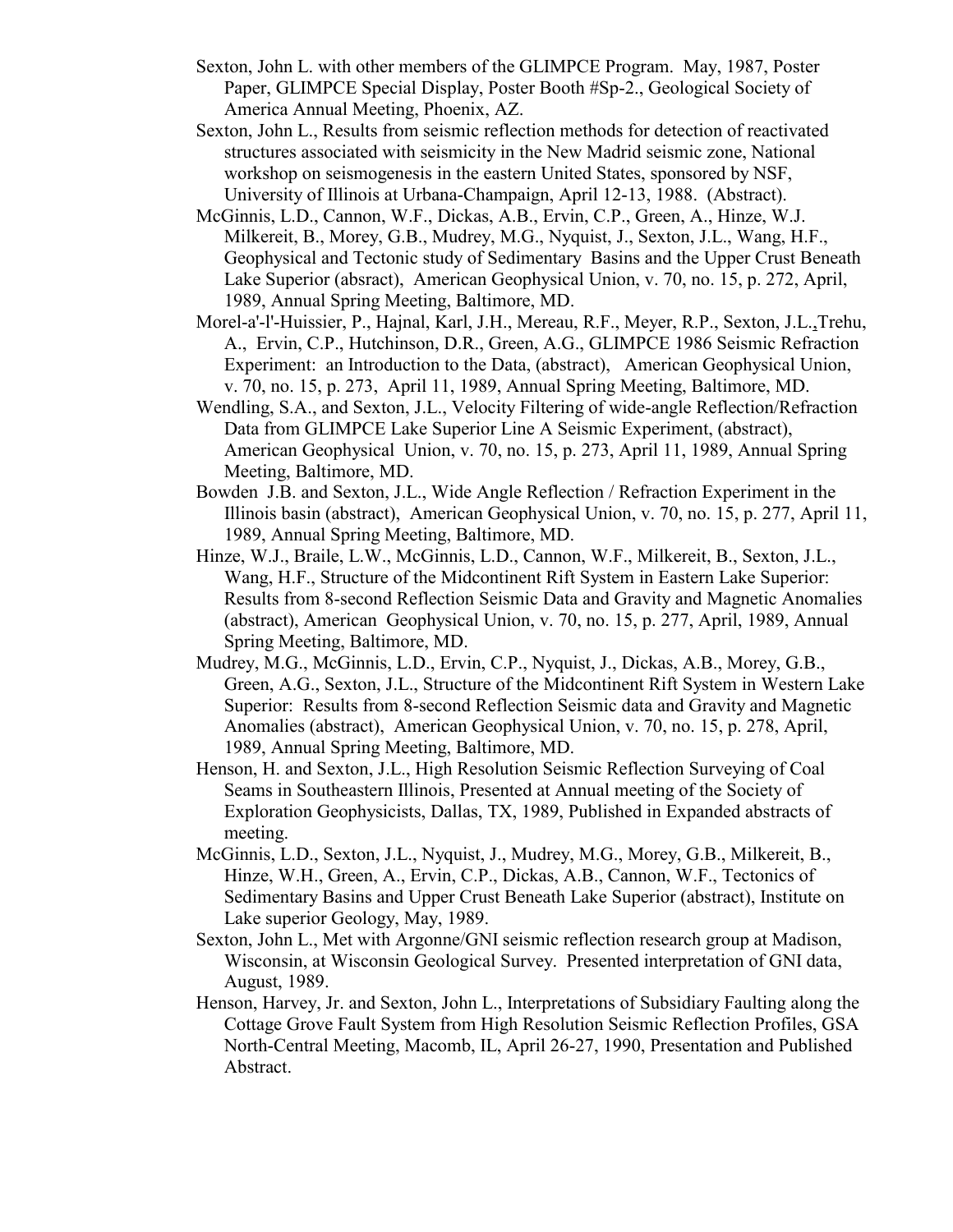- Du, Yubo, Sexton, John L., and Henson, Harvey, Jr., Geotomographic Exploration of Floor Strata in an Underground Coal Mine, GSA North-Central Meeting, Macomb, IL, April 26-27, 1990, Presentation and Published Abstract.
- Wang, Shiping, Sexton, John L., and Henson, Harvey, Jr., In-mine Seismic Studies of Floor Strata Beneath a Coal Pillar, GSA North-central Meeting, Macomb, IL, April 26-27, 1990, Presentation and Pulished Abstract.
- Sexton, John L., Henson, Harvey, Jr., and Flanagan, Kathryn, Relationship Between Topography and Deep Crustal Rift Structure Beneath Lake Superior, Penrose Conference on "Large Lakes and Their Stratigraphic Records", Lake Tahoe, September 9-13, 1990, Lake Tahoe, CA, (Poster Session).
- Sexton, John L. and Henson, Harvey, Jr., Geophysical-Geomorphology Studies in the New Madrid Seismic Zone, XXII General Assembly of the European Seismological Commission, Barcelona, Spain, September 16-22, 1990, Presentation and Published Abstract.
- Sexton, John L. and Henson, Harvey, Jr., Interpretation of Seismic Reflection and Gravity Profile Data in Lake Superior, 35th International Geophysical Symposium, Varna, Bulgaria, October 2-5, 1990.
- Sexton, John L., Henson, Harvey, Jr., and Dial, Paul, Shedlock, Kaye, Mini-Sosie High Resolution Reflection Surveys of the Bootheel Lineament in the New Madrid Seismic Zone, Fall meeting of the American Geophysical Union, San Francisco, CA, December 3-7, 1990, Poster Session and Published Abstract, Transactions, American Geophysical Union (EOS). 71, 14.
- Henson, Harvey, Jr., Sexton, John L., and Victory, Denise, Mini-Sosie High Resolution Reflection Surveys Along the Blytheville Arch in the New Madrid Seismic Zone, Spring meeting of the American Geophysical Union, Baltimore, MD, May, 1991, Poster Session and Published Abstract, Transactions of the American Geophysical Union, (EOS), p. 273.
- Du, Yu Bo, Sexton, John L., Henson, Harvey, Jr., and Wang, Shiping, Seismic Tomographic Exploration of Floor Strata in an Underground Coal Mine, Spring Meeting of the American Geophysical Union, Baltimore, MD, May, 1991, Published Abstract, Transactions of the American Geophysical Union, (EOS), p. 193.
- Sexton, John L. and Henson, Harvey, Jr., Relationship Between Bedrock Topography and Deep Crustal Rift Structures Beneath Lake Superior, Annual Geological Society of America Meeting, October 1991, San Diego, CA, Poster Session and Published Abstract, Program with Abstracts.
- Sexton, John L., Henson, Harvey, Jr., Dial, Paul, Victory, Denise, and Shedlock, K.M., (1991), Mini-Sosie High Resolution Seismic Reflection Survey in the New Madrid Seismic Zone, Poster Session and Published Abstract, Program and Abstracts, 63rd Ann. Mtg. Eastern Seis. Soc. Am., p. 81, October 14, 1991, Memphis TN.
- Sexton, John L., Henson, Harvey, Dial, Paul, and Victory, Denise, Neotectonic Investigations of Structures in the New Madrid Seismic Zone Using the Mini-Sosie High Resolution Reflection Method, International Union of Geodesy and Geophysics, Vienna, Austria, August, 1991, Poster Paper and Short Oral Presentation.
- Sexton, J.L. and Henson, H., New Madrid Seismic Zone Geophysical Research at Southern Illinois University at Carbondale, CUSEC Special Volume on CUSEC/FEMA Research Summit Workshop, Memphis, TN, July 29-30, 1992.
- Sexton, J.L. and Henson,H., Use of High Resolution Seismic Reflection in Premine Study of Shallow Coal Deposits at 4th Conference on Ground Control for Midwestern U.S. Coal Mines, Mt. Vernon, IL, Nov. 2-4, 1992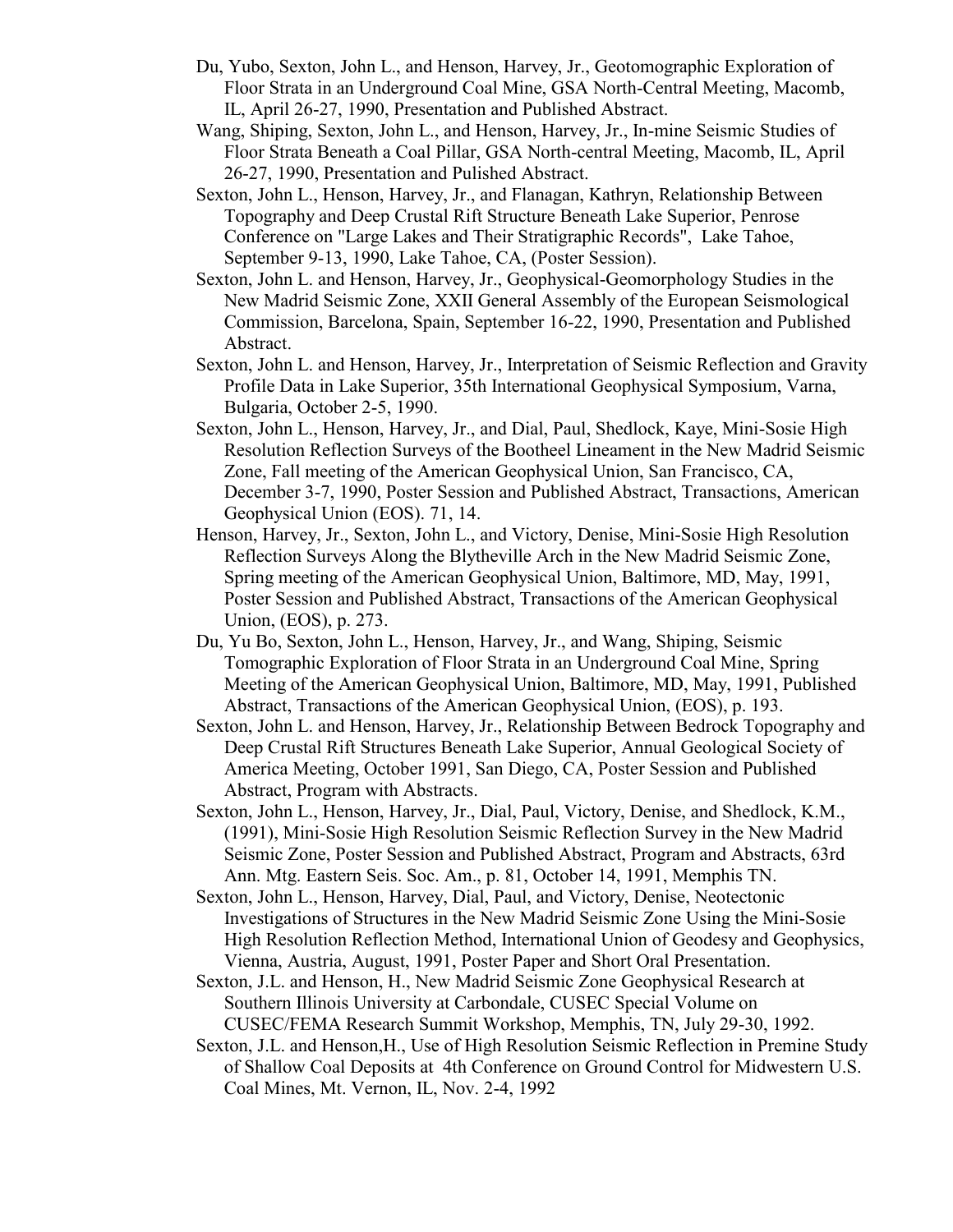- Sexton, J.L., Du, B.Y., Henson, H., and Wang, S., Seismic Tomographic Investigations of Floor Strata Beneath a Coal Pillar in an Underground Coal Mine at 4th Conference on Ground Control for Midwestern U.S. Coal Mines, Mt. Vernon, IL Nov. 2-4, 1992.
- Sexton, J.L., Du, B.Y., Henson, H. and Wang, S., Seismic Refraction Tomography Experiment for Evaluation of the Structure and Seismic Velocity of Floor Strata Beneath a Coal Pillar in an Underground Coal Mine at Coal, Energy and Environment Meeting, Ostrava, Malenovice, Czechoslovakia, Oct. 12-16, 1992.
- Sexton, J.L. and Henson, H., Seismic Reflection and Gravity Profile Models of Data from Lake Superior, at AGU Spring Meeting, May 12-16, 1992, Montreal, Canada, EOS Transactions Supplement, vol. 73, no. 14, p. 320.
- Sexton, John L., presented two one hour long research lecturers on the New Madrid Seismic Zone at ETH in Zurich, Switzerland, in December, 1994.
- Sexton, J.L., Henson, H., Jr., Green, A., Lehmann, F., Coulibaly, M., and Horstmeyer, H., Georadar profiling in the Chott Rharsa Basin of Southern Tunisia, Society of Exploration Geophysicists International Conference, St. Petersburg, Russia, July, 1995. (Poster Presentation).
- Sexton, J.L., Henson, Jr., H., Dial, P., Koffi, R., and Coulibaly, M., Seismic reflection and georadar investigation of Sikeston Ridge in the New Madrid Seismic Zone, SSA, April 1996, St. Louis, Seismological Research Letters, vol. 67, no. 2, Abstracts Supplemental pages, March/April, 1996.
- Sexton, J.L., Henson, Jr., H., Koffi, R., Coulibaly, M., and Nelson, J., Seismic reflection and georadar investigation of Barnes Creek area in southeastern Illinois, SSA, April 1996, St. Louis, Seismological Research Letters, vol. 67, no. 2, Abstracts Supplemental pages, March/April, 1996.
- Henson, Jr., H., Sexton, J.L., Byer, G., Graham, Q., Coulibaly, M., and Koffi, R., Georadar investigation of filled karst in a limestone quarry, Geological Society of America 45th annual Southeastern Section Mtg., Geophysics Theme Session, March 14-15, 1996, Jackson, MS, Abstracts with Programs, vol. 28, no. 2, p. 15, Feb. 96.
- Coulibaly, M., Sexton, J.L., Henson, Jr., H., Lehman, F., and Green, A., Acquisition and processing of georadar from the Chott Rharsa Basin of southern Tunisia, Geological Society of America 45th annual Southeastern Section Mtg., Geophysics Theme Session, March 14-15, 1996, Jackson, MS, Abstracts with Programs, vol. 28, no. 2, p. 8, Feb. 96.
- Sexton, J.L., Henson, Jr., H., Fairfield, R., Corruccini, R., and Armstrong, D., Magnetic surveying of New Seville archaeological sites near St. Ann's Bay, Jamaica, W.I., Geological Society of America 45th annual Southeastern Section Mtg., Geophysics Theme Session, March 14-15, 1996, Jackson, MS, Abstracts with Programs, vol. 28, no. 2, p. 43, Feb. 96.
- Lehmann, F., Horstmeyer, H., Green, A., Sexton, J.L., Coulibaly, M., Georadar Data from the Northern Sahara Desert: Problems and Processing Strategies, GPR '96, October, 1996, Tokyo Japan, GPR' 96 Proceedings.
- Zhang, J. and Sexton, J.L., 1996, Tomographic inversion using matrices with application to Lake Superior, EOS, presented (Poster Session) at Spring Meeting AGU, Baltimore, MD.
- Henson, Harvey, Jr., Sexton, John L., Henson, Melissa A., and Jones, Paul, 1997, Georadar Investigation of Karst in a Limestone Quarry near Anna, Illinois, Society of Exploration Geophysicists International Exposition and 67th Annual Meeting, November 13 - 18, 1997, Dallas, Texas, extended abstracts, 5 pages.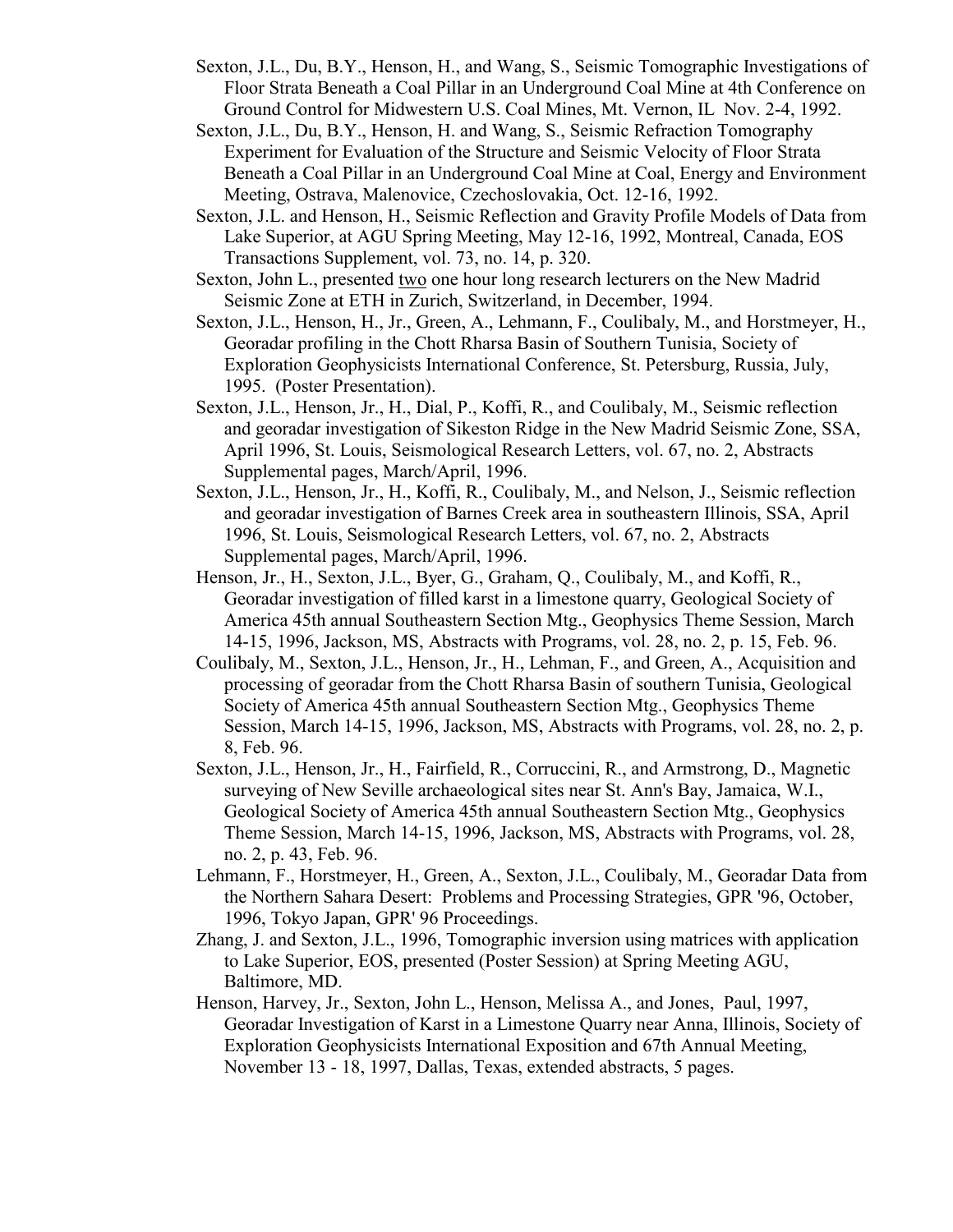- Koffi, N'guessan, Sexton, John L., Henson, Harvey, Jr., Coulibaly, Mamadou, and le Grande, Adam, Investigations of the Barnes Creek Fault Zone in southeastern Illinois, Geological Society of America 31st Annual North Central Mtg., May 1-2, 1997, University of Wisconsin, Madison, WI, Abstracts with Program, p. 52.
- Fairfield, Ryan, Sexton, John L., Henson, Harvey, Jr., Corruccini, Robert, and Pasquariello, Ray, Digital Filtering and Image Processing of Magnetic Data Collected at Two Caribbean Archaeological Sites,Geological Society of America 31st Annual North Central Mtg., May 1-2, 1997, University of Wisconsin, Madison, WI, Abstracts with Program, p. 52.
- Sexton, John L., Henson, Harvey, Jr., Koffi, N'guessan, Coulibaly, M., and Dial, Paul, Shallow Seismic Reflection and Georadar Surveys for Active Tectonic Studies in the New Madrid Seismic Zone (USA), 29th General Assembly of IASSPEI, August 18-29, 1997, Thessalonika, Greece, Abstracts with Program, page 106.
- Bodziak,R.M., Sexton,J.L., LeGrande,A.C., Ananthnaryan,S.,and Tabor,E.C., 1999, A Comparative Study of Several Seismic Source Types Across the Maunie Fault in the Wabash Valley Seismic Zone, Transactions of the Illinois State Academy of Science, v.90, p23.
- Bodziak, R.M., Sexton, J.L., Ananthnaryan, S., and LeGrande,A.C.,1999, Seismic Reflection Studies in the Wabash Valley Seismic Zone, Abstracts for the Geological Society of America North Central Section Meeting, v.31,no.5, p.67, Champaign, IL.
- Sexton, J.L., Bodziak,R., LeGrande, A., and Ananthnaryan, S., Neotectonics of the Wabash Valley Seismic Zone, Invited paper presented at the Conference on Earthquake Hazard Awareness for the Wabash Valley Seismic Zone, September 2, 1999, Vincennes, IN.
- Sexton, John L., Coulibaly, M., and Bodziak, Robert, 2002, Coincident Georadar and Shallow Seismic Reflection Profiles over Faults in the New Madrid and Wabash Valley Seismic Zones, Poster presentation and abstract for Annual meeting of The Seismological Society of America, April 17-19, 2002, Victoria, British Columbia, Canada. Abstract in Seismological Research Letters, V.73, no.2, April, 2002, p230.
- Sexton, John L., Smith III, Milton, and Bodziak, Robert, 2002, A Geological and Geophysical Study of the Maunie Fault in the Wabash Valley Seismic Zone, Presentation and abstract, AAPG (with SEG, EAEG, EPEX,EGS) Cairo 2002 International Conference, October 27-30 , 2002 , Cairo , Egypt, Program with abstracts.
- Sexton, John L., Lake, M.A., Mueller, S.E., McClain, J., Carpenter, P.J., and Baldwin, J.H., 2003, Georadar Studies of the Farrenburg and Commerce Geophysical Lineaments in the New Madrid Seismic Zone, Poster presentation and abstract for the 2003 annual Eastern Section of the Seismological Society of America, October 19-21, 2003, University of Toronto, Toronto, Canada, Abstract published in Proceedings of the meeting.
- Lake, M.A. and John L. Sexton, 2003, Georadar Studies in the New Madrid Seismic Zone, Poster presentation and abstract for the 2003  $6<sup>th</sup>$  Annual AAPG/SEG Student Expo,October 4-5, 2003, Houston, Tx.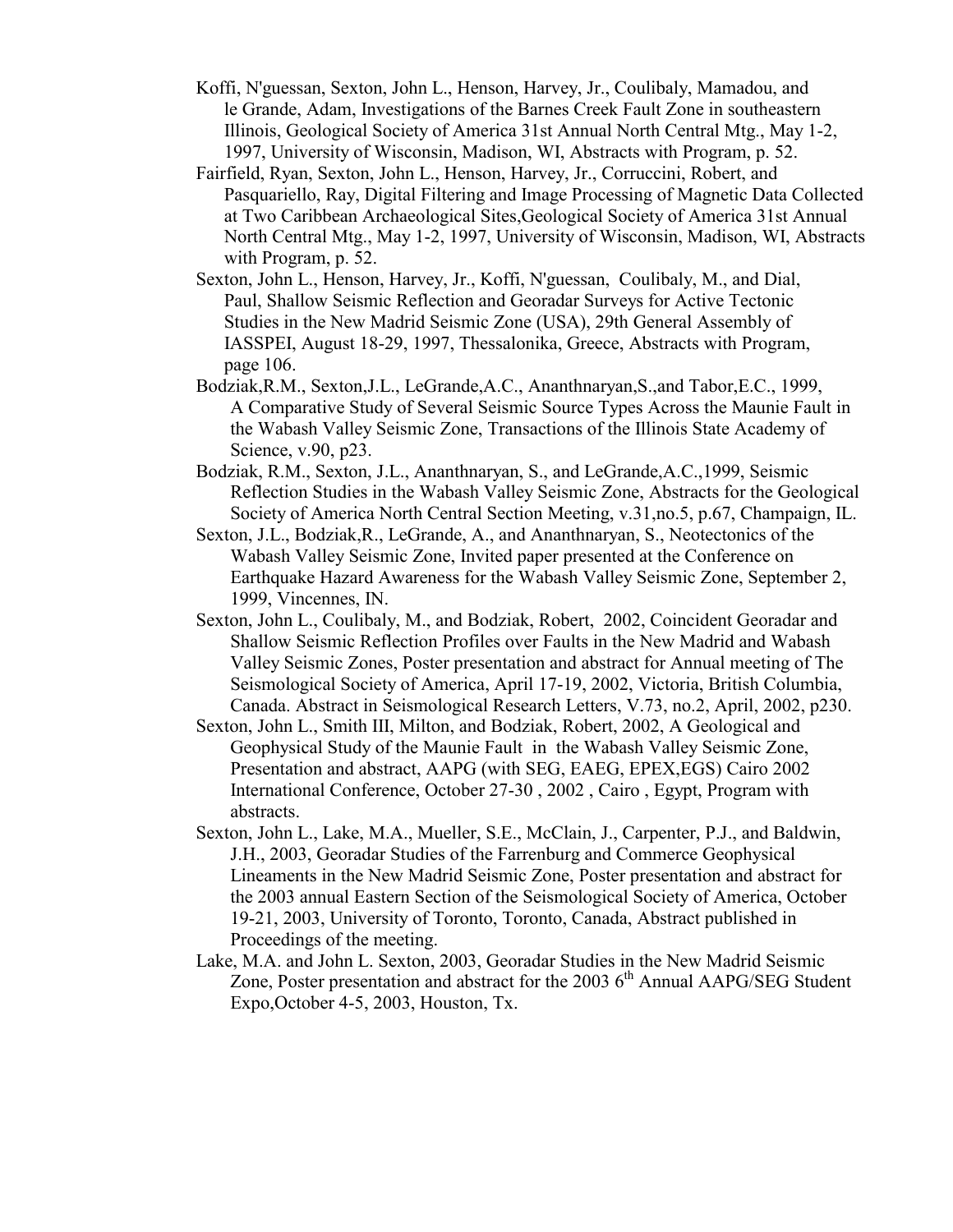- Lake, Marshall A., Sexton, John L., Mueller, Sarah E., McClain, Jason, Baldwin, John N., Carpenter, Phillip J., and Harris, James B., 2004, Georadar Profile Studies of Quaternary Deformation Associated with the Farrenburg and Commerce Geophysical Lineaments in the New Madrid Seismic Zone, Oral presentation and abstract for 2004 annual meeting of the North Central Section of the Geological Society of America, April 2-4, St. Louis, Mo. Geological Society of America Abstracts with Program, V. 36, No. 3, p48.
- Baldwin, John N., Witter, Robert C., Vaughn, James D., Harris, James B., Sexton, John L., Lake, Marshall A., and Forman, Steven L., 2004, Quaternary Deformation Associated with the Commerce Geophysical Lineament , Holly Ridge, Idalia, Missouri, Oral presentation and abstract for the 2004 annual meeting of the North Central Section of the Geological Society of America, April 2-4, St. Louis, Mo. Geological Society of America Abstracts with Program V. 36, No. 3 p47.
- Lake, Marshall A. and John L. Sexton, 2004, Georadar Profile Studies of Quaternary Deformation Associated with the North and South Farrenburg and Commerce Geophysical Lineaments in the New Madrid Seismic Zone,  $2004$   $7<sup>th</sup>$  Annual AAPG/SEG Student Expo, Norman Oklahoma, April 22-24, 2004. Program with abstracts.
- Mueller, S. E., Sexton, J. L., McClain, J. P., Silverman, M., Two Dimensional Seismic Reflection Modeling of Small-Offset and Flexural Faulting Associated with the Rough Creek Fault Zone in Western Kentucky, AAPG/SEG Student Expo Abstracts, Houston, Texas, October 2005.

McClain, J. P., Sexton, J. L., Mueller, S. E., Silverman, M., Correlation of Seismic Reflection Data with Synthetic Seismograms from Sonic, Density, & Resistivity Logs in Western Kentucky, AAPG/SEG Student Expo Abstracts, Houston, Texas, October 2000

Sexton, J. L., Smith, M., Mueller, S. E., McClain, J. P., A Geophysical Study of the Maunie Fault in the Wabash Valley Fault Zone, SSA Eastern Section, University of Memphis, Memphis, Tn, Annual Meeting Abstracts with Programs, Vol. 77, Pg. 9. 2005.

Mueller, S. E., Sexton, J. L., McClain, J. P., Silverman, M., Two Dimensional Seismic Reflection Modeling of Small-Offset and Flexural Faulting Associated with the Rough Creek Fault Zone in Western Kentucky, AAPG/SEG Student Expo Abstracts, Houston, Texas, October 2005.

McClain, J. P., Sexton, J. L., Mueller, S. E., Silverman, M., Synthetic Seismograms from Sonic, Density & Resistivity Logs for the Illinois Basin in Western Kentucky, Grand Junction Colorado, GSA Rocky Mountain Section Abstracts with programs, Vol. 37, No. 6, Pg. 4, April 2005.

Mueller, S. E., Sexton, J. L., McClain, J. P., Silverman, M., Shallow Faulting Associated with the Rough Creek Graben in Western Kentucky, AAPG/SEG Student Expo Abstracts, University of Oklahoma, Norman, Oklahoma, March 2005.

McClain, J. P., Sexton, J. L., Mueller, S. E., Silverman, M., Density Based Synthetic Seismograms for the Illinois Basin in Western Kentucky, AAPG/SEG Student Expo Abstracts, University of Oklahoma, Norman, Oklahoma, March 2005.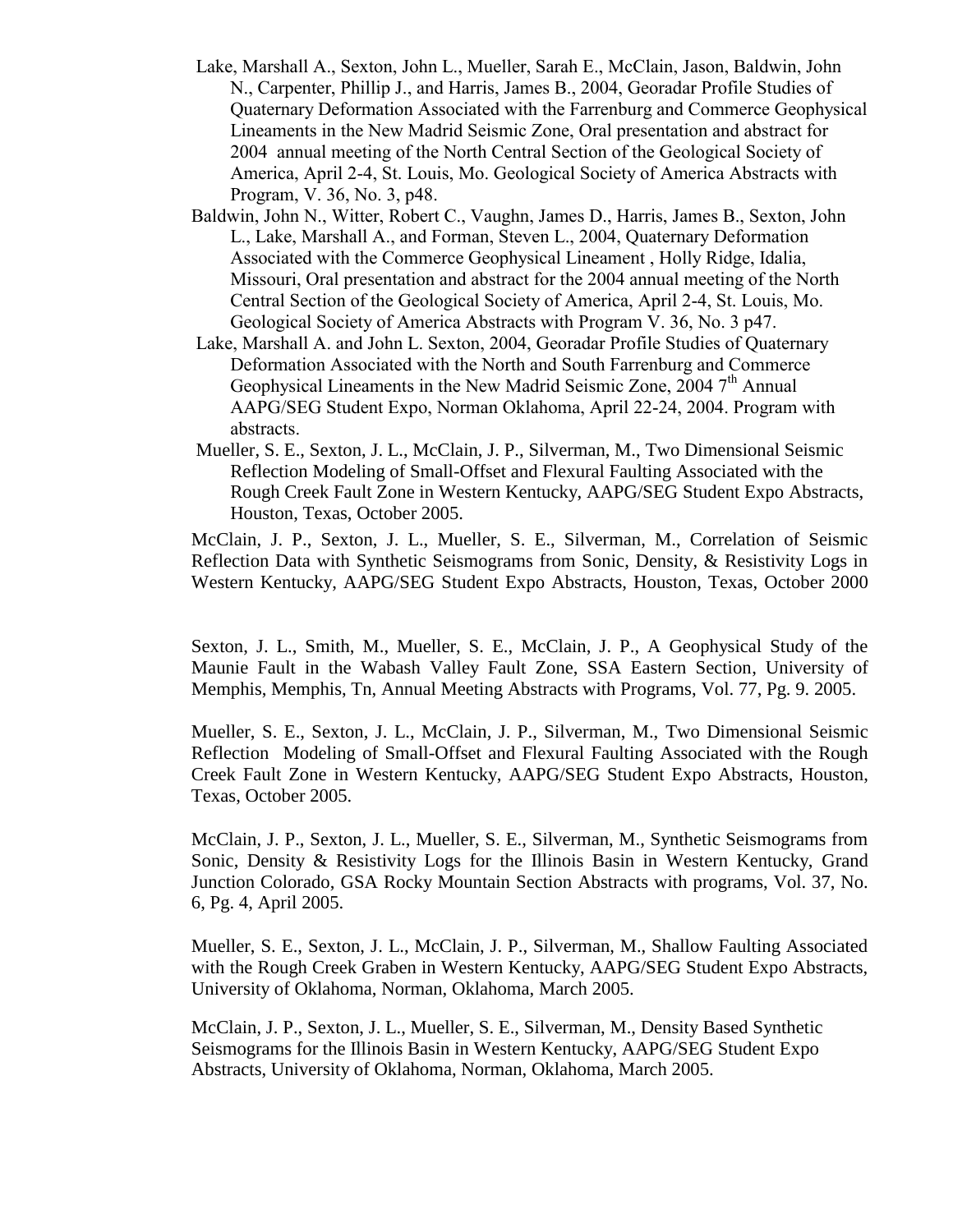Sexton, John L., Yvonne K. Griffin and William I. Woods, Geophysical Surveying on the Southern Terrace of Cahokia's Monks Mound, Joint Meeting of the South-Central and North-Central Sections of the Geological Society of America, 41<sup>st</sup> annual meeting for each, April 11-13, 2007, University of Kansas, Lawrence, Kansas, Session No. 40, Geological Society of America Abstracts with Program, Vol. 39, No. 3, p72.

Stanfill, Alicia F., John L. Sexton, and Marc Silverman, Seismic Reflection Investigation of the Inman East Fault in the Wabash Valley Fault Zone, Joint Meeting of the South-Central and North-Central Sections of the Geological Society of America, 41<sup>st</sup> annual meeting for each, April 11-13, 2007, University of Kansas, Lawrence, Kansas, Session No. 43, Geological Society of America Abstracts with Program Vol. 39, No. 3, p77.

Smith, Dominic and J.L. Sexton, Magnetics and Electromagnetics on Monks Mound at the Cahokia World Heritage Site near St. Louis, Missouri, GSA Northcentral Regional Meeting, Evansville, In, Abstracts with Program, Vol.40 , No 5 , Pg 86 , April 23-25, 2008.

Smith, Dominic, J.L. Sexton and S. Chatterjee, Magnetics and Electromagnetics on Monks Mound at the Cahokia World Heritage Site near St. Louis, Missouri, AAPG/SEG 2008 Student Expo, Rice University, Houston, Tx , Program with Abstracts, Pg 22, October 8-9, 2008.

Chatterjee, Shibaji and John L. Sexton, Seismic Reflection and Drillhole Study of the Herald-Phillipstown Fault in the Wabash Valley, AAPG/SEG 2008 Student Expo, Rice University, Houston Tx, Program with Abstracts, pg 21, October 8-9, 2008.

Sexton, J.L., Geophysics with Applications to Petroleum Exploration, IPRB Conference on Petroleum Exploration, June, 2010 (Illinois Petroleum Resources Board) Rend Lake Conference Center.

Ranaweera, Chamila, John L. Sexton, and Cory Cantrell, Seismic Reflection Survey of a Carbonate Mudmound Adjacent to the Aden Oil Field, Illinois, AAPG/SEG 2013 Student Expo, University of Oklahoma, Norman, Oklahoma, March 15, 2013

- F. Invited Lectures and Conferences:
	- Sexton, John L., Invited to speak at Department of Geological Sciences, University of Wisconsin -Milwaukee for March 25, 1981.
	- Sexton, John L., Hilterman, Fred, Three-Dimensional Seismic Reflection in Exploration and Engineering Problems (abstract) Paper presented at Fourth Annual Invitational Seminar on Engineering Uses of Geophysical Data, Sponsored by Fairfield Industries, Inc., Houston, Texas, February, 1979.
	- Sexton, John L., Invited to speak at Department of Geology at Indiana University Bloomington, April 9, 1981.
	- Sexton, John L., High Resolution Reflection Surveying in the New Madrid Area, invited paper, Symposium on Earthquake and Related Features of the Mississippi River Valley, The University of Tennessee at Martin, April 24, 1981.
	- Sexton, John L., Invited paper for Symposium on Mid-Continent Tectonics. "High Resolution Seismic Reflection Surveying in the New Madrid Seismic Area", Geological Society of America Annual Meeting, November 2-6, 1981, Cincinnati, Ohio.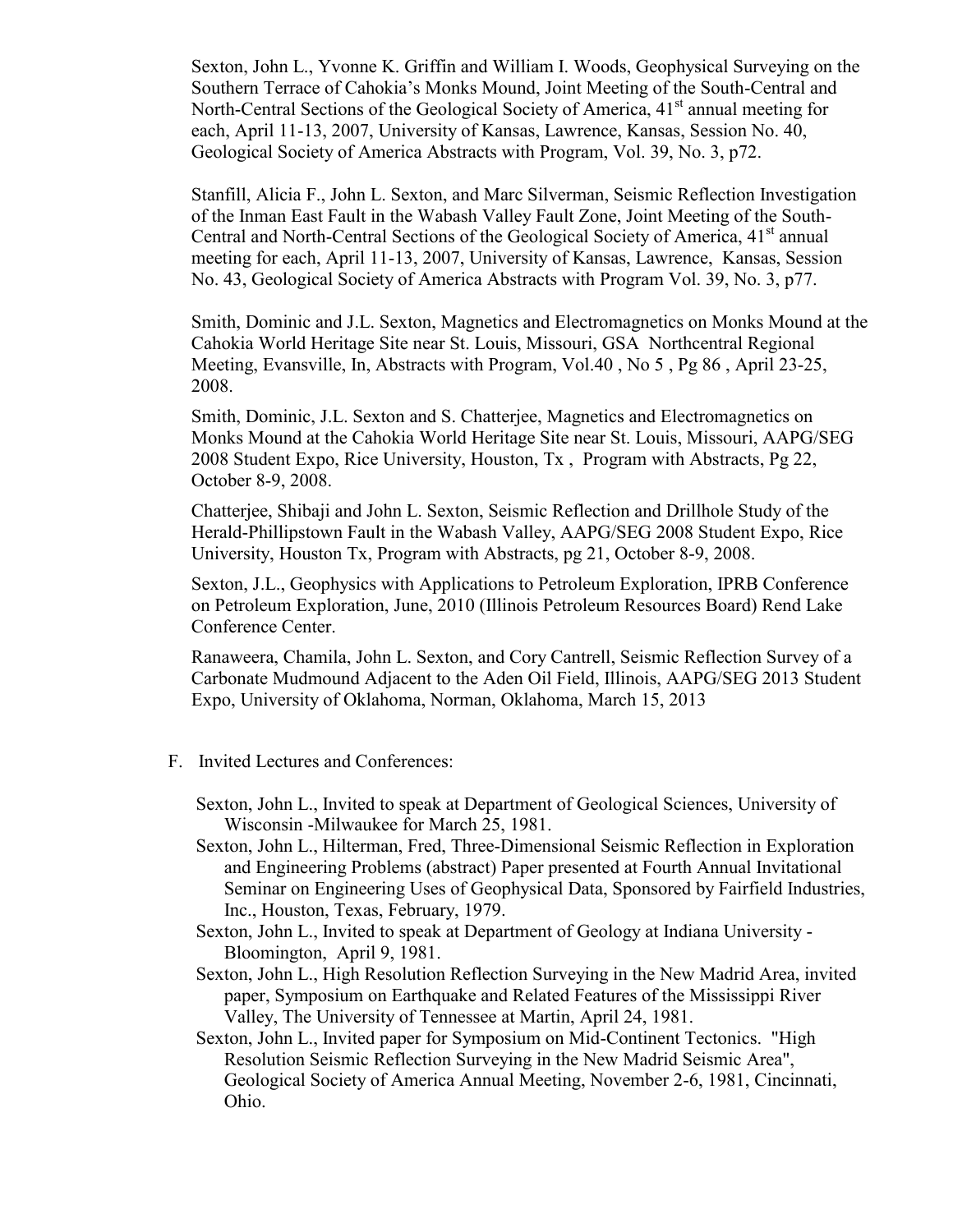- Hinze, W. J., Braile, L. W. Sexton, J. L., Keller, G. R., Lidiak, E. G., Regional Seismotectonics Near the Intersection of the New Madrid Fault Zone and the 38th Parallel Lineament, Invited paper for presentation at Symposium on Earthquakes and Related Features of the Mississippi River Valley, The University of Tennessee at Martin, April 24, 1981.
- Sexton, John L., Wabash River Valley Seismic Reflection Survey, DOSECC Meeting,Champaign, IL, April 1-4, 1986. (I was invited to present the lecture before the Geophysics Interacting Committee, associated with the Illinois Basin Ultradeep Drillhole (IBUD).
- Sexton, John L., Seismic reflection survey in the Wabash Valley, March 5, 1987, (Invited talk), Illinois Oil and Gas Association Meeting, Mt. Vernon, IL.
- Sexton, John L., Seismic reflection studies of near surface and basement faults in the New Madrid rift complex, April 15, (Invited talk), Indiana -Kentucky geological Society, Inc., Evansville, IN.
- Sexton, John L., Seismic reflection studies of rifts and coal seams, 1987, Society of Mining Engineers, (Invited talk), Evansville, IN.
- Sexton, John L., Results from seismic reflection methods for detection of reactivated structures associated with seismicity in the New Madrid seismic zone, National workshop on seismogenesis in the eastern United States, sponsored by NSF, University of Illinois at Urbana-Champaign, April 12-13, 1988. (abstract).
- Sexton, John L., Invited to participate in meeting on Rifting in the Midcontinent USA, at Bloomington, IN, September, 1989.
- Sexton, John L., Invited to participate in national workshop for Intensified Study of the New Madrid Seismic Zone, November, 1989, Memphis State University, Sponsored by USGS.
- Sexton, John L., Invited to Participate in 1989 GSA Field trip to New Madrid Seismic Zone, November, 1989.
- Sexton, John L., and Henson, Harvey, Jr., Interpretation of Seismic Reflection and Gravity Profile Data in Lake Superior, 35th International Geophysical Symposium, October 2-5, 1990, Varna, Bulgaria.
- Sexton, John L., Invited to participate in Penrose Conference on "Large Lakes and their Stratigraphic Record," Lake Tahoe, CA, September, 1990.
- Sexton, John L., Invited to give a talk at Northwestern University in January. The talk was on "Seismic Reflection Studies in the New Madrid Rift Complex," (Jan., 1991).
- Sexton, John L., Invited to present a colloquium at Department of Geology, University of Illinois on "High Resolution Seismic Reflection Studies of the Bootheel Lineament-New Madrid Seismic Zone," February 14, 1992.
- Sexton, J.L. and Henson, H., New Madrid Seismic Zone Geophysical Research at Southern Illinois University at Carbondale, CUSEC Special Volume on CUSEC/FEMA Research Summit Workshop, Memphis, TN, July 29-30, 1992.
- Sexton, J.L., Du, B.Y., Henson, H. and Wang, S., Seismic Refraction Tomography Experiment for Evaluation of the Structure and Seismic Velocity of Floor Strata Beneath a Coal Pillar in an Underground Coal Mine at Coal, Energy and Environment Meeting, Ostrava, Malenovice, Czechoslovakia, Oct. 12-12, 1992.
- Sexton, J.L. and Henson, H., Seismic Reflection and Gravity Profile Models of Data from Lake Superior, at AGU Spring Meeting, May 12-16, 1992, Montreal, Canada, EOS Transactions Supplement, vol. 73, no. 14, p. 320.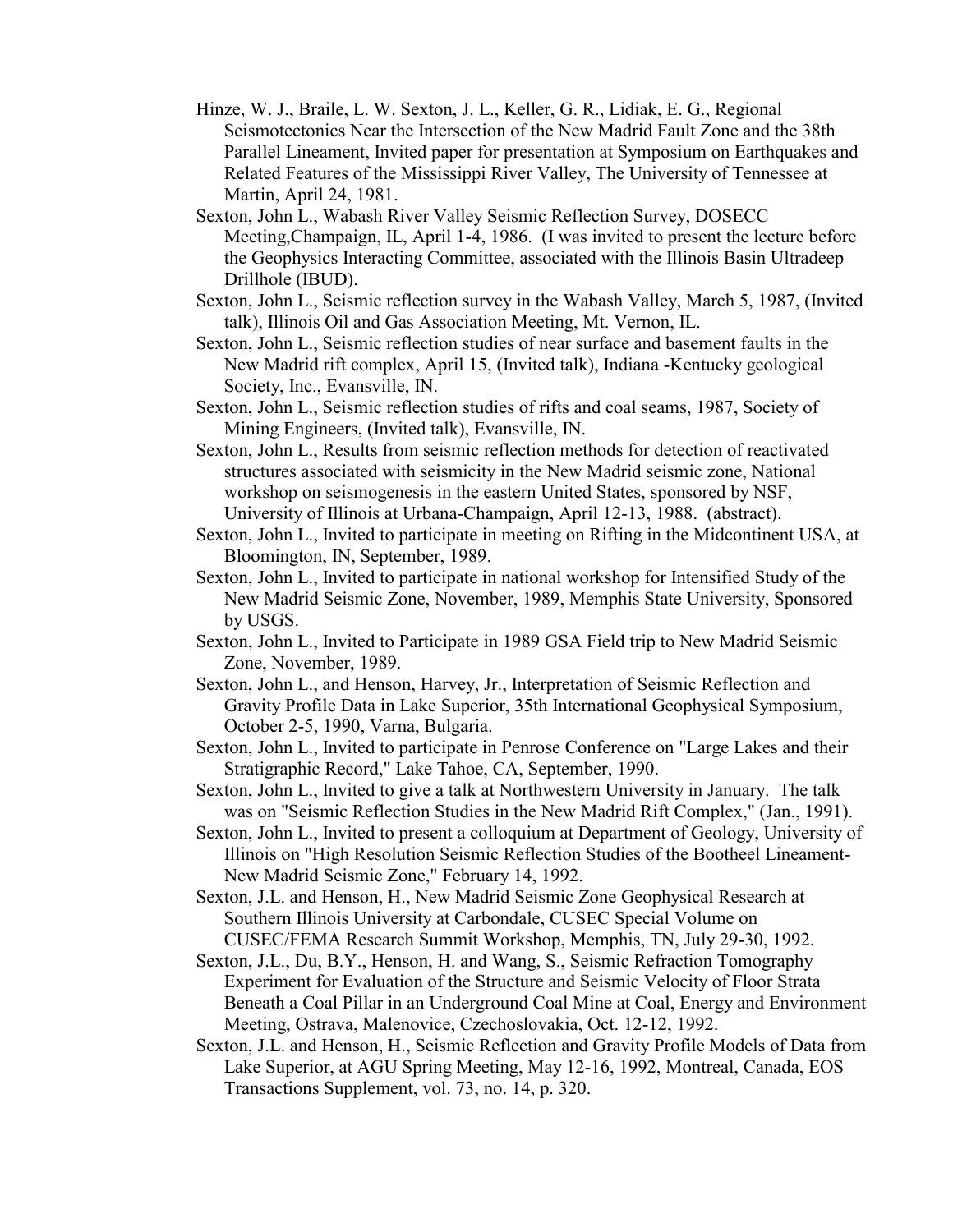- Sexton, John L., presented two one hour long research lectures on the New Madrid Seismic Zone at ETH in Zurich, Switzerland, in December, 1994.
- Sexton, J.L., Bodziak,R.M., LeGrande A., and Ananthnaryan, S., Neotectonics of The Wabash Valley Seismic Zone, Invited paper presented at the Conference on Earthquake Hazard Awareness for the Wabash Valley Seismic Zone, September 2, 1999, Vincennes, In.
- Sexton, John L. Invited paper presented at the Illinois Petroleum Resources Conference on Geology of Petroleum for Teachers, June, 2010, Rend Lake Conference Center, Geophysics with Applications to Petroleum Exploration
- Sexton, John L. Invited talk presented at Illinois Geological Society Meeting April 28, 2011 in Grayville, Illinois. Geophysical Studies of the Wabash Valley Fault Zone
- Kroenke, Samantha, Cantrell, Cory, Smith, Richard, and Sexton, John L., Part 2 A Study of the Herald Phillipstown Fault in Wabash Valley using Drillhole, 2-D, and 3-D Seismic Reflection Data, Geological Society Meeting, April 28, 2011, in Grayville, Illinois.

#### VII. COMMUNITY SERVICE

Attended two workshops on earthquake preparedness in southern Illinois, 1986

Have been interviewed by local newspaper, radio, and television reporters on earthquake hazards of southern Illinois numerous times

Presented earthquake awareness lectures for high school teachers and several groups

Presented earthquake discussion to 4<sup>th</sup> grade class at Our Lady of Mt. Carmel school in Herrin, Il

The following lectures:

Lecture: Why do earthquakes occur in Southern Illinois? Science and literacy program at Elverado High School, Elkville, Il, 2/2/91

Lecture: Earthquake mechanics and New Madrid seismicity, Earthquake and Preparedness Conference at Rend Lake Community College, Ina, IL, 11/8/90, sponsored by Illinois Department of Public Health

Lecture: The mechanics of earthquakes and New Madrid Seismicity, Earthquake Preparedness Conference for emergency Services Personnel at Southeastern Illinois College, Harrisburg, IL, 6/5/90

Lecture: Earthquake Awareness, Health and Emergency Fair at Anna, IL, 9/13/90. Lecture: Seismicity in the southern Illinois area, Parish Park Christian Church, Marion, IL Geology and seismology tours of the Department of Geology with exhibits and displays and demonstrations of research facilities for large  $(200+)$  and small  $(5+)$  groups ranging in ages from kindergartners to senior citizens.

Member of Board of Directors of the Marion, IL chapter of Habitat for Humanity (1998- 2000)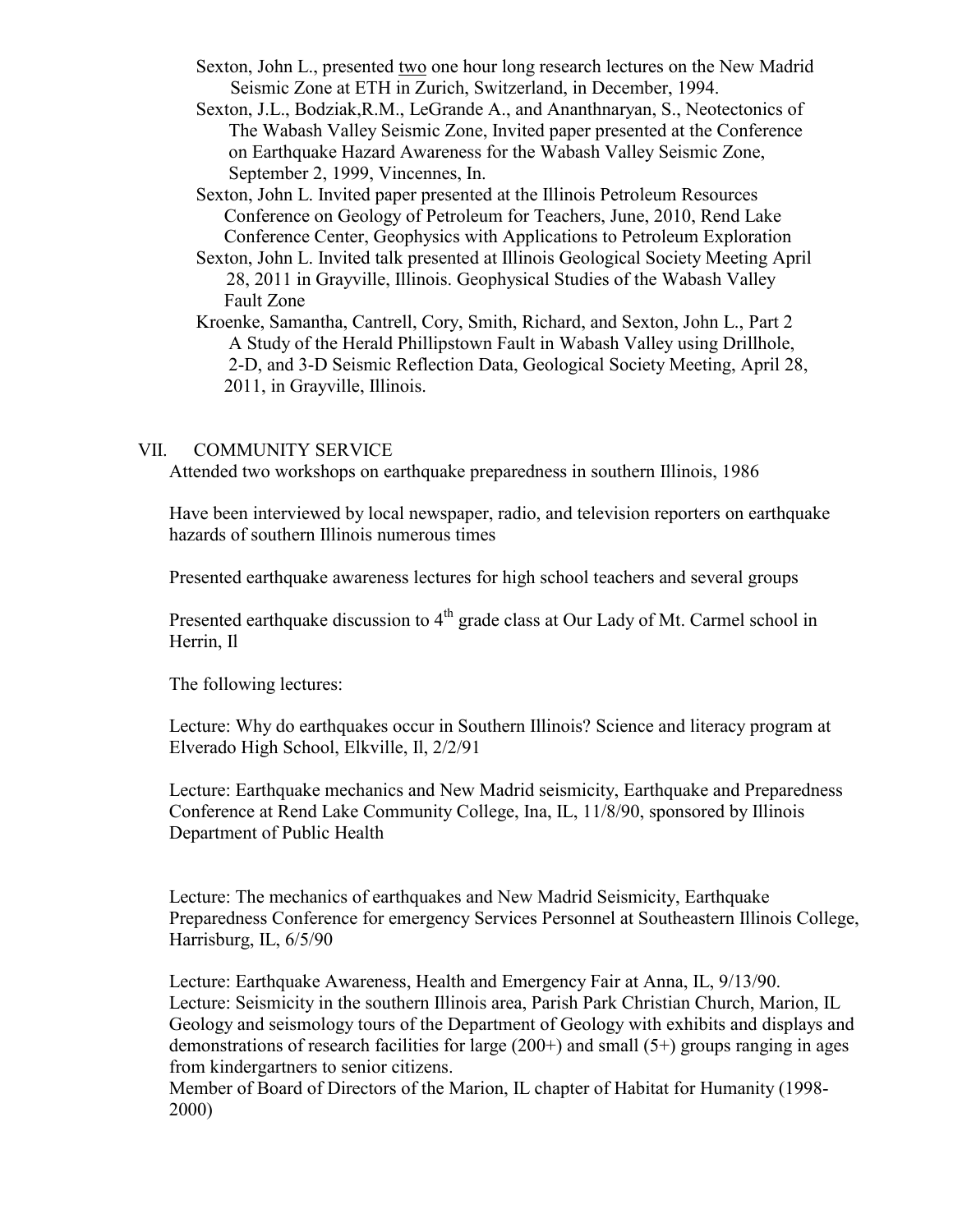Member of Site Selection an Building Committees for Marion chapter of Habitat for Humanity (1998-2000) Served as Science Fair Judge for the Regional Science Fair held at SIUC and the State Science Fair held at UI in Champaign-Urbana, 2002 Served as science fair judge at SIU science fair 2004 Presented 2 hour talk on "The New Madrid Seismic Zone" to the group "Learning in Retirement" December, 2005 (invited talk) Science Fair Judge at SIU 2006, 2007, 2008, 2009, 2010,2012,2013

Sexton John L. Invited paper presented at the Illinois Petroleum Resources Conference on Geology of Petroleum for Teachers, June, 2010, Rend Lake Conference Center, Geophysics with Applications to Petroleum Exploration

## VIII. RESEARCH

- A. Research interests and specialties: Reflection and refraction seismology, Midcontinent tectonics, coal geophysics, archaeological geophysics, earthquake seismology, digital signal processing, high resolution seismic reflection and ground penetrating radar studies of various geological structures in the New Madrid and Wabash Valley Seismic Zones.
- B. Current Research Projects: Wabash Valley Seismic Zone seismic reflection and radar studies, Gophysical studies at the Cahokia site, southern Illinois deep seismic wide angle reflection and refraction studies, seismic reflection studies of Lake Superior, Geophysical studies of Structures associated with the New Madrid Seismic Zone
- C. Research Grants Applied For: (2004-2013) Grant for seismic interpretation software from Seismic Micro Technology (SMT) \$65000 Requested and received seismic reflection data from Peabody Energy valued at approximately \$270,000) (2005-2007). Requested and received 2D and 3D seismic and borehole data form Royal Drilling Company (\$1,000,000 estimated value) (2008-2013) Requested and received software grant for Petra and Petra-Seis interpretation software (\$24000) (2008-2013) Requested and received Funding for Computers for Research and teaching from Illinois Petroleum Resources Board (IPRB) (\$17250) (2010) Requested and received VisualVoxAT (Attribute Studio) 3D seismic interpretation software from Geomodeling Technology Inc (\$44,000) (2009-2013) Requested and received Vista Seismic Processing Software package (\$65,000) 2012-2013 Requested and received GeoSyn seismic modeling software package (\$ ??) ( 2012-2013) Requested and received \$17,250 for research and teaching computer system for Applied Geophysics from IPRB (Illinois Petroleum Resources Board, (2009-2010)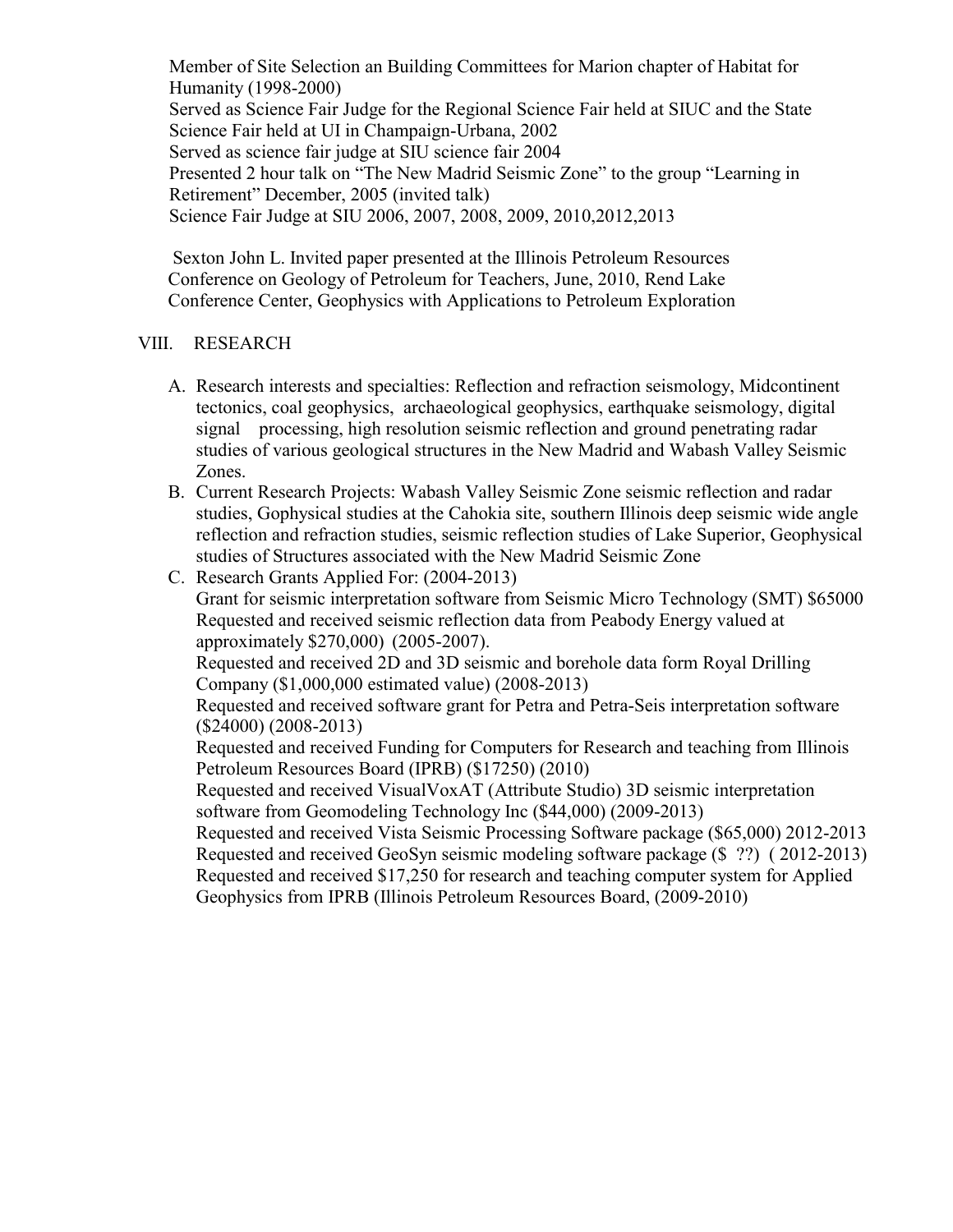- D. Research Grants Received:
	- NSF Undergraduate Research project (1975 with others) (\$8,000) for the detection of abandoned underground coal mines using geophysical methods
	- Earthquake seismic equipment from USGS for establishment of permanent seismic station at Southern Illinois University (1976), John L. Sexton
	- NSF Grant for scientific equipment to upgrade Geophysics Program at Southern Illinois University with matching funds from University (\$25,000) (1977) John L. Sexton
	- High resolution seismic reflection surveying in northwestern Tennessee (\$24,000), USGS (1978) John L. Sexton, Principal investigator
	- High resolution seismic reflection surveying in the New Madrid seismic area (\$72,445), USGS (1980) J. L. Sexton, principal investigator
	- An integrated geophysical and geological study of the tectonic framework of the 38th parallel lineament in the vicinity of its intersection with the extension of the New Madrid Fault Zone (principal investigators, W. J. Hinze, L. W. Braile, and J. L. Sexton) (\$110,000) (1979)
	- An integrated geophysical and geological study of the tectonic framework of the 38th parallel lineament in the vicinity of its intersection with the extension of the New Madrid Fault Zone (principal investigators, W. J. Hinze, L. W. Braile, and J. L. Sexton (\$110,000) (1980)
	- Wabash Valley Seismic Reflection Profiling, John L. Sexton and L. W. Braile, principal investigators, (\$256,570) (1980-1982)
	- Magnetic Data Acquired by the NURE Aerial Radiometric Reconnaissance Survey Program (\$13,654) principal investigators, W. J. Hinze and J. L. Sexton (1980)
	- Lithospheric Models of the North American Continents Derived from Seismic Refraction and Surface Wave Studies (\$41,855) principal investigator, L. W. Braile, Faculty associates, W. J. Hinze and J. L. Sexton
	- Ground Motion Monitoring of Coal Mine Blasts, L. W. Braile and John L. Sexton, principal investigators (\$40,000) (1981)
	- High resolution seismic reflection surveying in Unaweep Canyon, Western Colorado, with Prof. W. Melhorn of Purdue Unbiversity (\$7,500) (1982)
	- Development of a Coal Geophysics Research Program, John L. Sexton, Principal Investigator, (\$10,000) IMMRRI (1985)

Seismic Reflection Equipment Grant \$213,000, 1985 (Peabody Coal Company)

- Seismic Processing Software Grant, \$150,000, 1985 (Sytech, Inc.) (Mr. Clyde Lee, President)
- Magnetic tape drive equipment grant from Hewlett Packard Co. with SIU cost sharing, \$6,000, 1985
- High Resolution Seismic Reflection study of Facies transition in Roof Strata above the Herrin (No. 6) Coal in Southern Illinois (\$20,000) IMMRRI (1986), John L. Sexton and John L. Jobling, principal investigators
- Lake Superior Seismic Experiment, (\$20,000) USGS (1986), John L. Sexton, principal investigator
- Wide angle Reflection Seismic Experiment \$17,440, Illinois Department of Energy and Natural Resources (1987)

Deep Crustal Seismic Studies of the Illinois Basin, \$6,764, SIU ORDA (1987) Illinois deep seismic reflection/refraction experiment, Amoco, Inc., \$10,000 (1988). Feasibility of in-mine seismic studies, IMMRRI/Peabody Coal Co./SIU Geology Dept., \$69,161 (1988).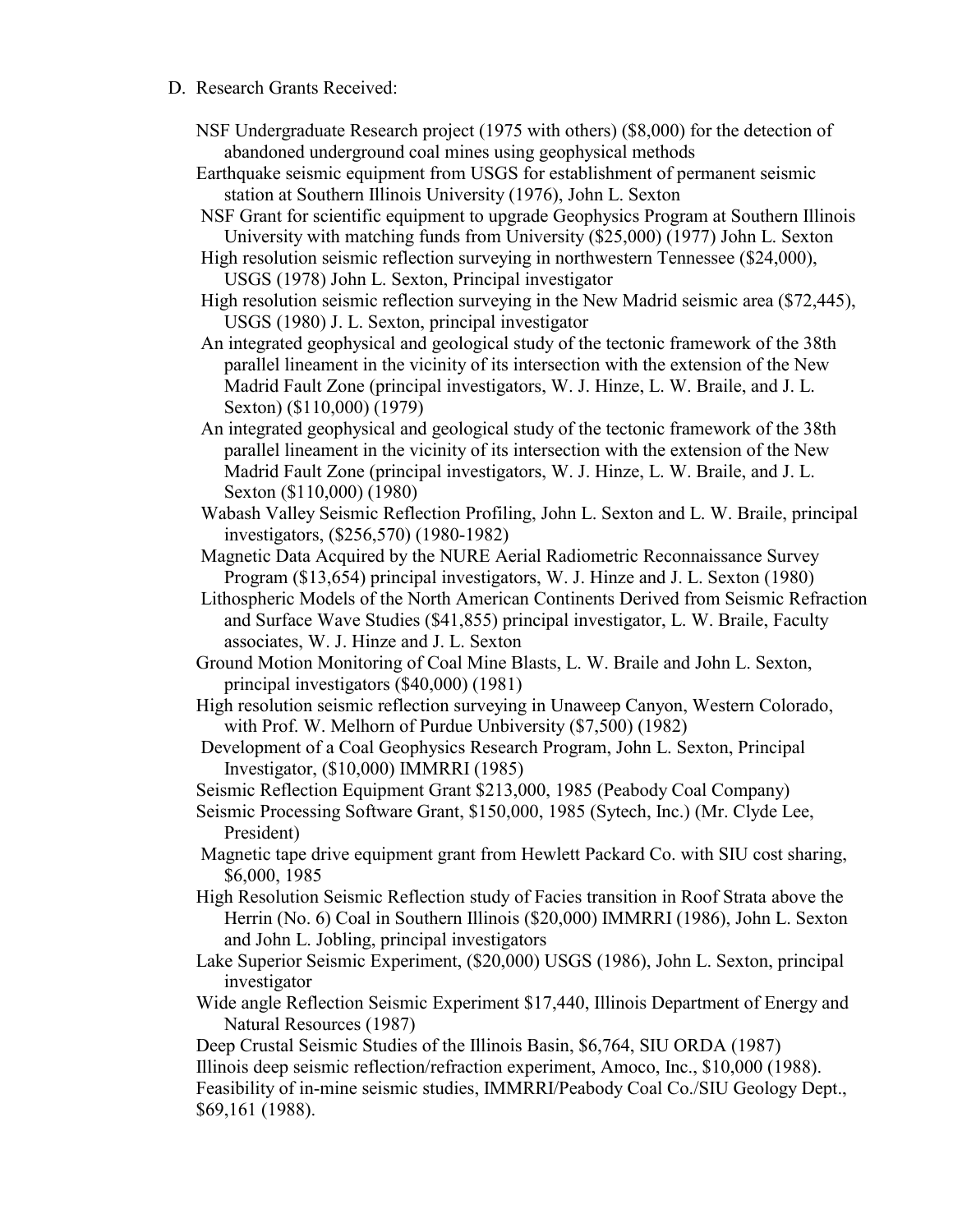Acquisition of Hydraulic Soil Probe, (with S. Esling, C. Kochel, L. Malinconico, D. Ritter), NSF, \$13,437, (1988).

Intrpretation and Processing of Lake Superior Seismic Reflection Data, Argonne National Laboratories, \$10,000 (1989).

Geophysical Survey at Bloomington, Illinois, Illinois Geological Survey, \$2500 (1989) Received Halliburton Software and training (1990), valued at \$125,000

High Resolution Seismic Reflection Surveying of the Bootheel Lineament in the New Madrid Seismic Zone (1990) (USGS), \$64,000

Responses of Eolian and Associated Depositional Systems to Climate Change and Dynamic External Factors, Tunisia. National Science Foundation - Geologic Record of Global Change Program. January 1993-December, 1994. In collaboration with Dr. Gary Kocurek - University of Texas at Austin, and Dr. Michael Blum - Southern Illinois University. (\$148,787)

Grant from Coruccini foundation for archaelogical geophysical (Magnetic) study in Jamaica (\$3,000) 1994

Quaternary Faulting in Southern Illinois, \$12,000, ISGS/USGS 1995

Geophysical Facilitation of Anthropological Investigation of Slave Burial, Barbados, 1995, \$6,000, (with R. Coruccini) SIUC, UPIIP Program 1995

Development of Environmental Geosciences Computer Laboratory \$26,626 from NSF and \$34,685 from SIUC (with others) (1994-1996).

Wabash Valley Quaternary Faulting, US Geological Survey (\$55,000) 1997 Seismic data grant from Vastar (data valued at approximately (\$68000), 2001- Geophysical Computer Systems from SIU Graduate Technology Fee Program (\$7750), 2003

Seismic interpretation Software from Seismic Micro Technology (SMT) (\$65000) 2004 Seismic Data grant from Peabody Energy 2005-2007 (Data valued at approximately \$270,000)

Seismic data grants from Royal Drilling Company ( Calvin, Indian Creek, Jeff, Phillipstown, Aden) and related drillhole data) valued at approximately \$1,000,000. (2008-2013)

Requested and received Funding for Computers for Research and teaching from Illinois Petroleum Resources Board (IPRB) (\$17250) (2010)

Requested and received VisualVoxAT 3D (Attribute Studio) seismic interpretation software from Geomodeling Technology Inc (\$44,000) (2009-2013)

Requested and received software grant for Petra and PetraSeis valued at \$24000 (continued from 2008-2013).

Requested and received Grant for Computer System for Applied Geophysics Research \$17250, Illinois Petroleum Resources Board (IPRB), (2009-2010).

Requested and received GeoSyn seismic modeling software (2012-2013) from IHS

Requested and received Vista Seismic Processing software from Gedco, valued at \$65000, (2012-2013)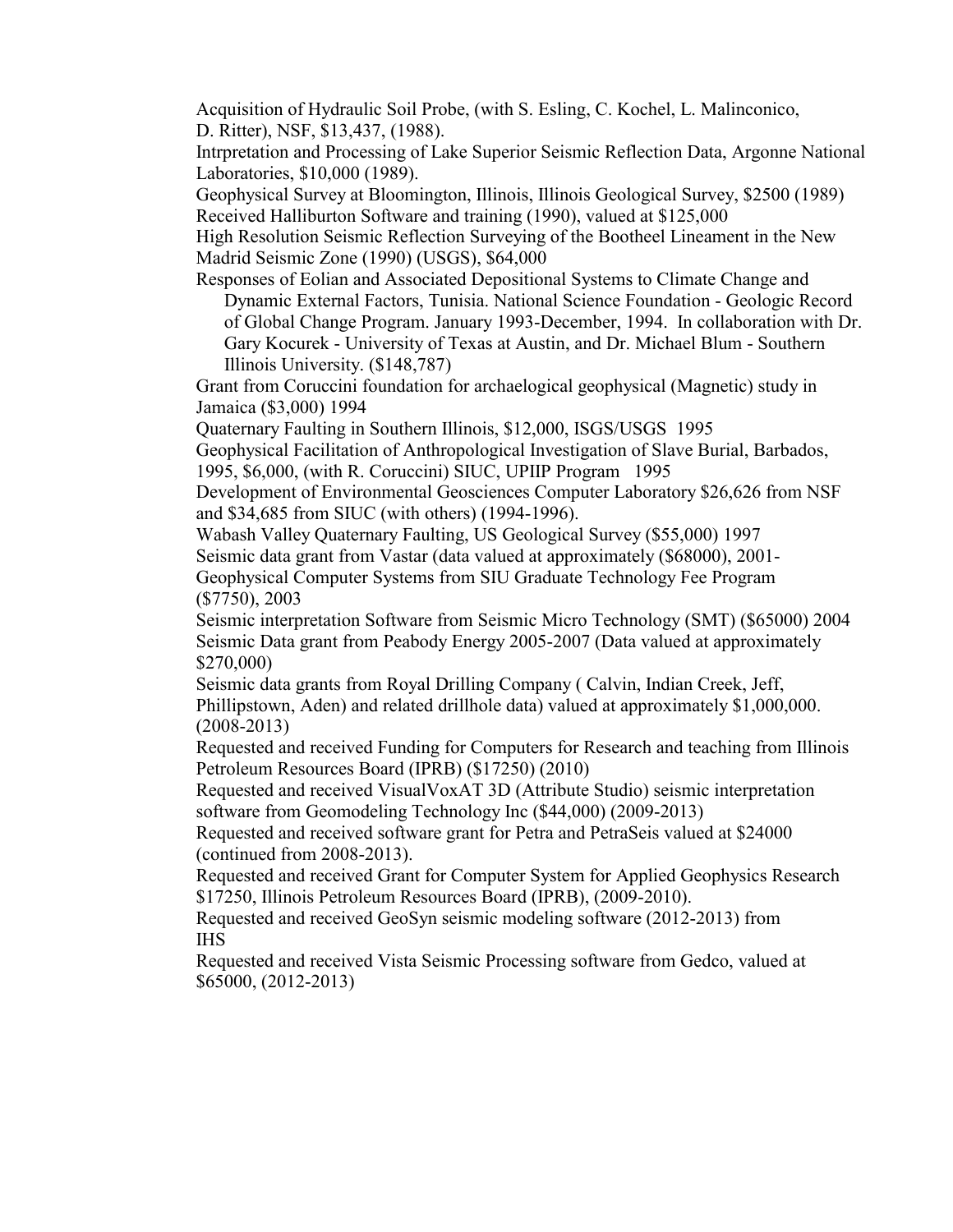### A. Published Papers

- Menendez, M. G., and J. L. Sexton, Applicability of Raizer's Method of Calculating the Degree of Ionization of a Multiply Ionized Ideal Gas: Journal of Applied Physics, February, 1919-1921, 1968.
- Sexton, J. L., Judson Mead and A. J. Rudman, Feasibility of Midwest Crustal Studies Based on Earthquake Surface Wave Ellipticities: Proceedings of the Indiana Academy of Sciences, v. 82, 341-346, 1973.
- Sexton, J. L., A. J. Rudman and Judson Mead, Ellipticity of Rayleigh Waves Recorded in the Midwest: Bulletin of the Seismological Society of America, v. 67, 2, 369-382, April, 1977.
- Steele, Sheila, W. C. Hood and J. L. Sexton, A Study of Spatial and Temporal Radon Variation in the New Madrid Seismic Region, 1983, in U.S. Geological Survey Professional Paper 1236-H on Seismotectonic Studies in the Central Mississippi Valley.
- Sexton, John L., and D. Malicki, A Microprocessor Engineering Seismic and Computing System, Geoexploration, v. 17, 111-124, 1979.
- Sexton, John L., E. P. Frey and D. Malicki, High Resolution Seismic Reflection Surveying on Reelfoot Scarp, Northwestern Tennessee, 1983, in U. S. Geological Survey Professional Paper 1236-H on Seismotectonic Studies in the Central Mississippi Valley.
- Braile, L. W., W. J. Hinze, J. L. Sexton, G. R. Keller and E. G.Lidiak, An Integrated Geophysical and Geological Study on the Tectonic Framework of the 38th Parallel Lineament in the Vicinity of its Intersection with the Extension of the New Madrid Fault Zone, NUREG/CR-1014, prepared for the U.S. Nuclear Regulatory Commission, 1979.
- Braile, L.W., Hinze, W.J., Sexton, J.L., Keller, G.R., Lidiak, E.G., An Integrated Geophysical and Geological Study of the Tectonic Framework of the 38th Parallel Lineament in the Vicinity of its Intersection with the Extension of the New Madrid Fault Zone, NUREG/CR-1878, prepared for the U.S. Nuclear Regulatory Commission, 1981.
- Braile, L.W., Hinze, W.J., Sexton, J.L., Keller, G.R., Lidiak, E.G., A Tectonic Study of the Extension of the New Madrid Fault Zone near its Intersection with the 38th Parallel Lineament, NUREG/CR-2741, prepared for the U.S. Nuclear Regulatory Commission, 1982.
- Sexton, John L., William J. Hinze, Ralph R. B. von Frese and L. W. Braile, Long-Wavelength Aeromagnetic Anomaly Map of the Conterminous U.S.A., Geology, v. 10, 364-369, July, 1982.
- von Frese, R. R. B., William J. Hinze, John L. Sexton and L. W. Braile, Verification of the Crustal Component in Satellite Magnetic Data, Geophysical Research Letters, 1982.
- Cole, Rex D. and John L. Sexton, Pleistocene Surficial Deposits of the Grand Mesa Area, Colorado, New Mexico Geological Society Guidebook, 32nd Field Conference, Western Slope Colorado, 121-126, 1981.
- Braile, L. W., W. J. Hinze, J. L. Sexton, G. R. Keller, and E. G. Lidiak, Seismicity and Tectonics of the Midcontinent United States, Proceeding of the Third International Earthquake Microzonation Conference, June, 1982.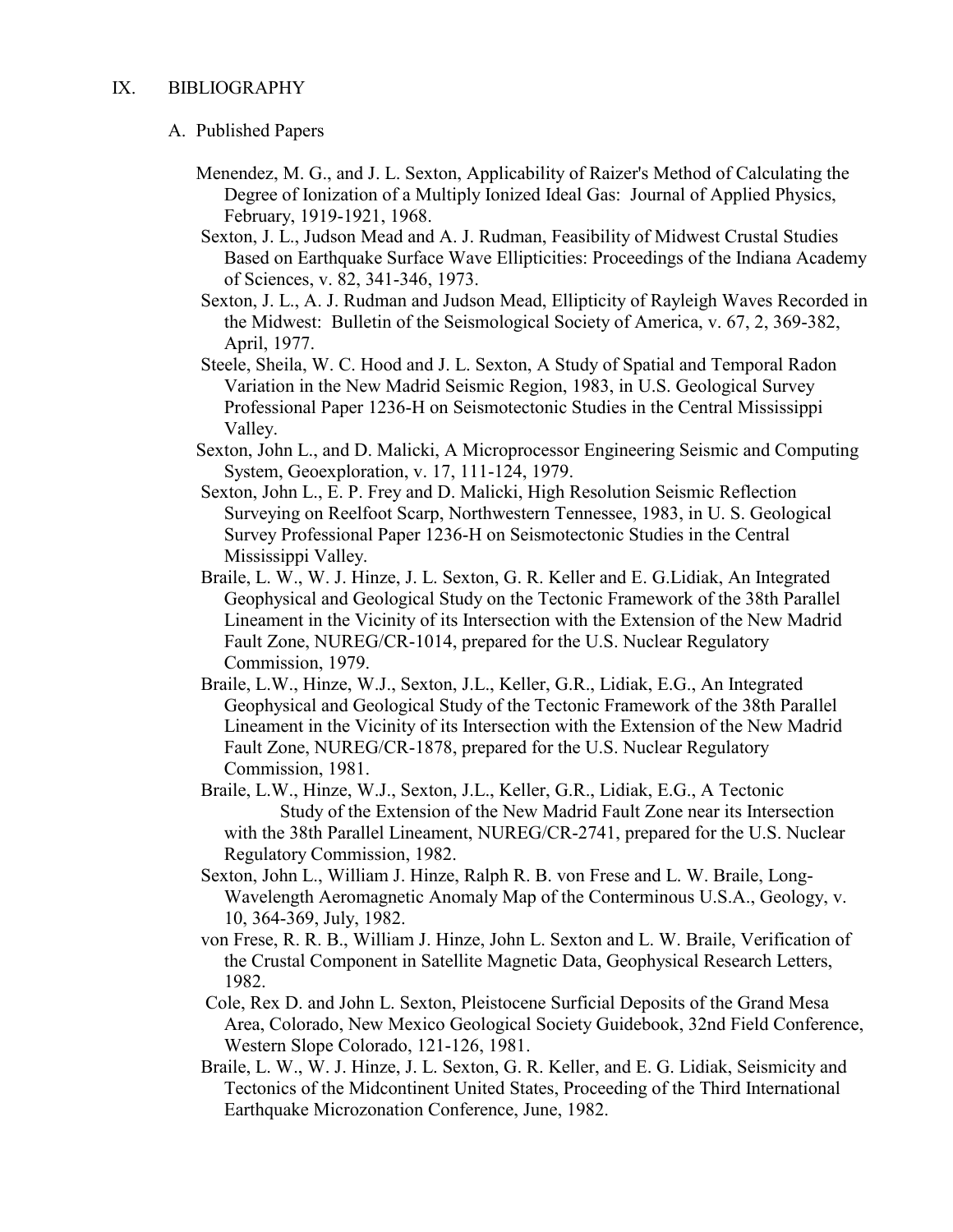- Braile, L. W., J. L. Sexton, K. Martindale, and C. S. Chiang, Seismic Wave Generation and Propagation from Coal Mine Blasts at the Wright Mine, Warrick County, Indiana, Final Report, 343 p., 1982.
- Sexton, John L., L. W. Braile, W. J. Hinze, and M. J. Campbell, Seismic Reflection Profiling studies of a Buried Precambrian Rift Beneath the Wabash Valley Fault Zone, Geophysics, v. 51, no. 3, 640-660, March, 1986.
- Sexton, John L. and Paul B. Jones, Evidence for Recurrent Faulting in the New Madrid Seismic Zone From Mini Sosie High Resolution Seismic Reflection Data, Geophysics, v. 51, no. 9, 1760-1788, September, 1986.
- Braile, L. W., W. J. Hinze, G. R. Keller, and E. G. Lidiak, John L. Sexton, Tectonic Development of the New Madrid Seismic Zone, Tectonophysics, 1986.
- Sexton, John L. and Paul B. Jones. (1988), Mini Sosie High Resolution Reflection Survey of the Cottonwood Grove Fault in Northwestern Tennessee, Bulletin of the Seismological Society of America, 78, 838-854.
- Sexton, John L. (1988), Seismic reflection line across the Wabash Valley fault system, in, Geology and petroleum production of the Illinois Basin, Volume 2, P. 18, Joint publication of the Illinois and Indiana-Kentucky Geological Societies, Charles W. Zuppann and Brian D. Keith, editors.
- Sexton, John L. (1988), Geophysical model of the Wabash Valley fault system, in, Geology and petroleum production of the Illinois Basin, Volume 2, Joint publication of the Illinois and Indiana-Kentucky Geological Societies, Charles W. Zuppan and Brian D. Keith, editors.
- Hutchinson, D.R., Morel-à-l'Huissier, P., Meyer, H., Asudeh, I., Ervin, P., Hajnal, Z., Karl, J., Mereau, R., Meyer, R., Sexton, J., Spencer, C., Trehu, A., (1988), a description of GLIMPCE, 1986, large offset seismic experiment from the Great Lakes, U.S. Geological Survey open-file report 88-431, 91 pages.
- Halls, H.C., Behrendt, J., Cannon, W., Chandler, V., Dickas, A., Green A., Hajnal, Z., Hinze, W., Hutchinson, D., Karl J., Leutgart, J., McGinnis, L., Mereau, R., Meyer, R., Morel, P., Nicholson, S., Ojakangas, W., Peterman, Z., Samson, C., Sexton, J., Stesky, R., Tesky, R., Weiblen, P., and West, G. (1988). Future research in the Lake Superior region: the next five years, Report of the GLIMPCE June, 1987 workshop in Reston, Va.
- Green, A., Arth, J., Fakundiny, R., Hinze, W., Hood, P., Hutchinson, D., Isachson, Y., McGrath, P., Mereau, R., Sexton, J., Stesky, R., and Wolfe, P., (1988), The Grenville province: proposed research in the Great Lakes and adjacent region, Report of the GLIMPCE. Workshop of June, 1987 in Reston, Va.
- Sexton, John L. (1988), Seismic reflection expression of reactivated structures in the New Madrid Rift Complex, Seismological Research Letters, (Special issue on seismogenesis in the eastern United States). V. 59, No. 4, 141-150.
- Morel-á-l'Huissier, P., Green, A., Milkereit, B., Trehu, A., Shay, J., Meyer, R., Shih, X., Karl, J., Jefferson, T., Mereau, R., Epili, D., Sexton, J., Wendling, S., Hajnol, Z., Chan, W., Hutchinson, D., Ervin, P., (1989) GLIMPCE Seismic Experiments: Long offset recordings, USGS open file report OP-86.
- Henson, Harvey, Jr. and Sexton, John L., High resolution seismic reflection surveying of coal seams in Southeastern Illinois, expanded abstacts of Annual Meeting of Society of Exploration Geophysicists, p. 372-374, 1989.
- Morel-à-l'Huissier, P., Trehu, A., Hajnal, Z., Karl, J., Mereau, R., Meyer, R., Milkereit, B., Sexton, J., Green A., Hutchinson, D., Ervin, P., Chan, W., Epili, D., Jefferson, T., Shay, J., Shih, X., and Wendling, S. GLIMPCE Seismic Experiments: Long Offset Recordings, EOS, Vol. 70, No. 38, September 10, 1989, P. 841 and 852-3.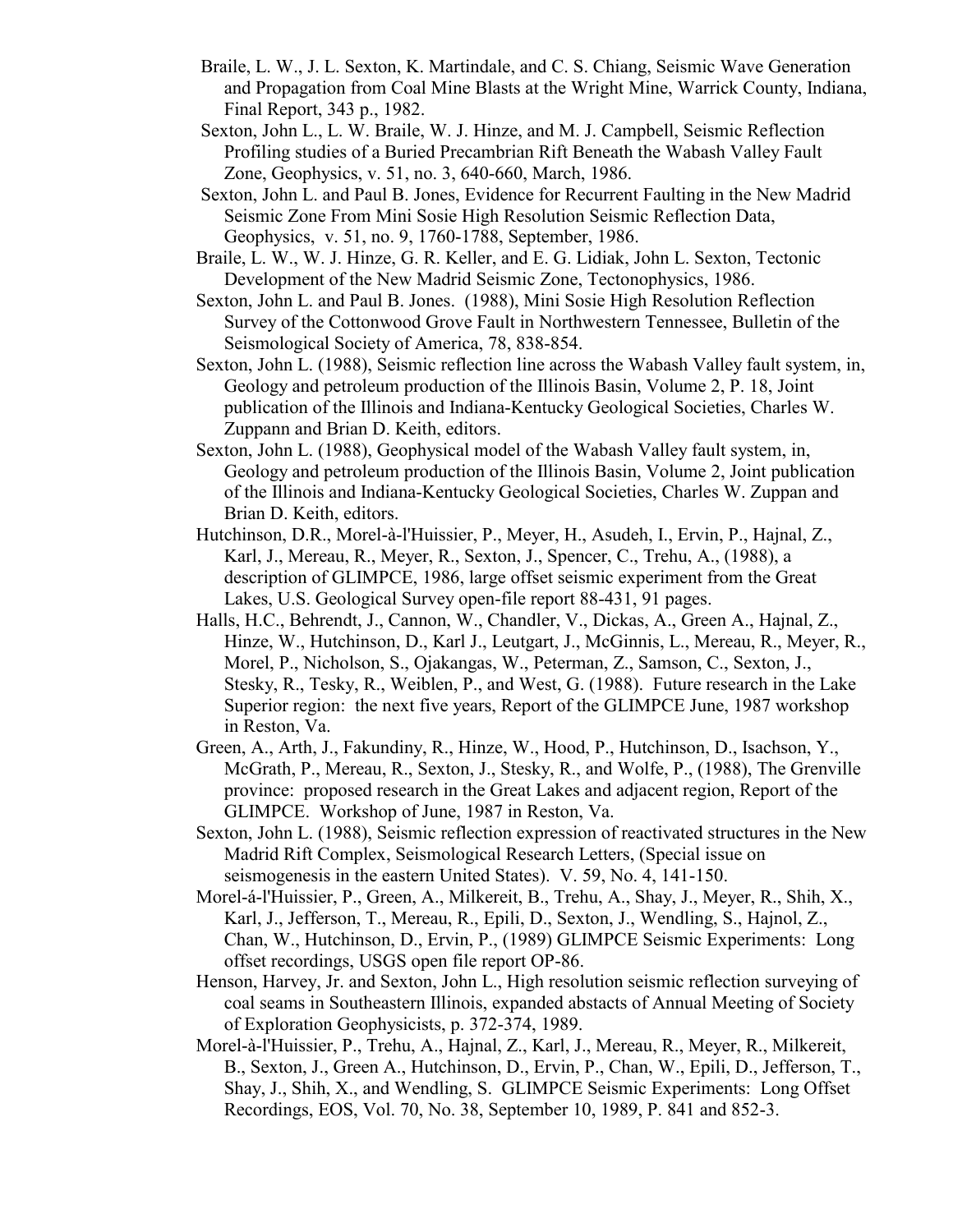- Morel-á-l'Huissier, Patrick, Karl, J.H., Trehu, A., Hajnol, Z., Mereau, R.F., Meyer, R.P., Sexton, J.L., Ervin, C.P., Green, A.G., Hutchinson, D., (1990), 1986 Great Lakes Seismic Refraction Survey (GLIMPCE) Line A-Refraction Mode, Geological Survey of Canada, GSC Open File Report #2283, 61 pages.
- Sexton, John L., and Henson, Harvey, Jr., Interpretation of Seismic reflection and gravity profile data in Lake Superior, Final report on Argonne Grant, 10 pages, 1990.
- Henson, Harvey, Jr., and Sexton, John L., "Premine Study of Shallow Coal Seams using High Resolution Seismic Reflection Methods," (1991) Geophysics, Vol. 56, No. 9, p. 1494 - 1503.
- Trehu, A, Morel, P., Meyer, R., Hajnal, Z, Karl, J., Mereau, R., Sexton, J.L., Wendling, S., Jefferson, T., "Imaging the Midcontinent Rift Beneath Lake Superior using Large Aperture Seismic Data," Geophysical Research Letters, 1991, Vol. 18, pp. 625 - 628.
- Sexton, John L., Henson, Harvey, Jr., and Dial, Paul, "Report of Investigations for the Joint USGS/SIUC Mini-Sosie High Resolution Seismic Reflection Studies in the New Madrid Seismic Zone," 42 pp. (Jan., 1992).
- Sexton, John L., Henson, Harvey, Jr., Dial, Paul, and Shedlock, K.M., (1992), "Mini-Sosie High Resolution Seismic Reflection Profiles along the Bootheel Lineament in the New Madrid Seismic Zone," special issue of Seismological Research Letters on the New Madrid Seismic Zone.
- Du, B.Y., Sexton, J.L., Henson, H., and Wang, S., Seismic Tomographic Investigations of Floor Strata Beneath a Coal Pillar in an Underground Coal Mine. Proceedings of 4th Conference on Ground Control for Midwestern U.S. Coal Mines, Mt. Vernon, IL, Nov. 2-4, 1992.
- Sexton, J.L., Du, B.Y., Wang, S., and Henson, H., Jr., Seismic Refraction Tomography Experiment for evaluation of the structure and seismic velocity of floor strata beneath a coal pillar in an underground coal mine. Proceedings of Coal, Energy, and Environment, Ostrava, Malenovice Czechoslavakia, Oct. 12-16, 1992, p. 1-26. (Invited with abstract, presentation and paper)
- Henson, H. and Sexton, J.L., Use of High Resolution Seismic Reflection in Premine Study of Shallow Coal Deposits. Proceedings of 4th Conference on Ground Control for Midwestern U.S. Coal Mines, Mt. Vernon, IL, Nov. 2-4, 1992.
- Sexton, J.L., Henson, H., Dial, P., and Shedlock, K., Mini-Sosie High Resolution Seismic Reflection Profiles Along the Bootheel Lineament in the New Madrid Seismic Zone, Seismological Research Letters Special Issue: The New Madrid Seismic Zone, vol. 63, no. 3, July-Sept. 1992, pp. 297-307.
- Sexton, J.L. and Henson, H., New Madrid Seismic Zone Geophysical Research at Southern Illinois University at Carbondale, CUSEC Special Volume on CUSEC/FEMA Research Summit Workshop, Memphis, TN, July 29-30, 1992.
- Sexton, J.L., Henson, H., Dial, P., and Shedlock, K.M., Mini-Sosie High Resolution Seismic Reflection Studies in the New Madrid Seismic Zone, U.S.G.S. Professional Paper on New Madrid Studies, 1993.
- Sexton, J.L. and Henson, H., Seismic Reflection and Gravity Profile Models of Data from Lake Superior, Special volume of Canadian Journal of Earth Sciences, April, 1994, Vol. 31, No. 4, pp. 652-660 (invited paper).
- Sexton, John L., Henson, Harvey, Jr., Dial, Paul, and Shedlock, K.M., (submitted), "Mini-Sosie High Resolution Seismic Reflection Profiles along the Bootheel Lineament in the New Madrid Seismic Zone, " USGS Professional Paper on New Madrid Seismic studies.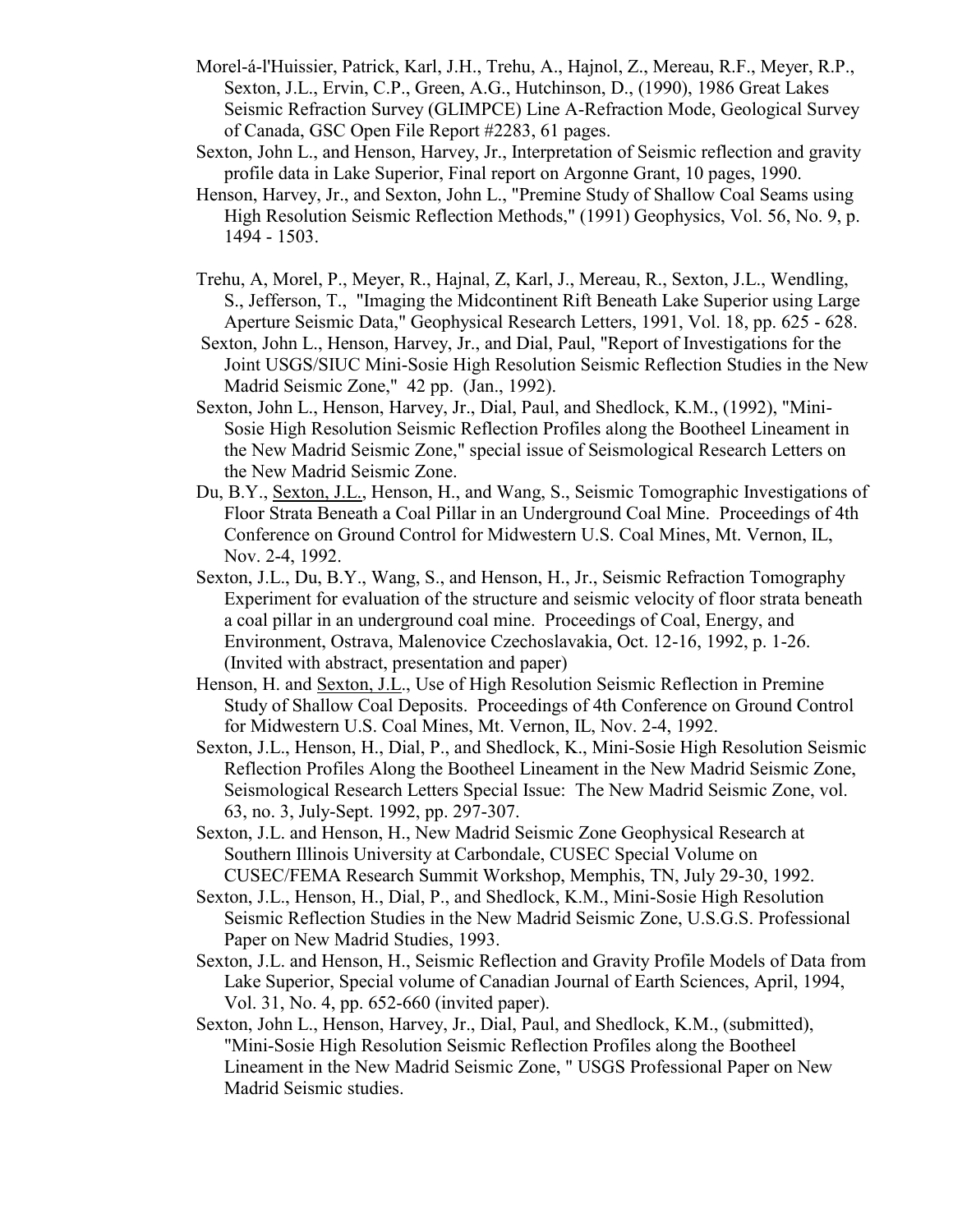- Swezey, C., Deynoux, M., Kocurek, G., Blum, M., Pion, J.C., Ladeb, F., Reyss, J.L., Sexton, J., "Response of the Eolian System and Fluvial and Lacustrine Associated Systems to External Forcing: Examples from the Northern Margin of the Grand Erg Oriental Southern Tunisia," Report of the Centre CNRS de Géochemie de la Surface, Institute of Géologie, 1 rue Blessig, 67084 - Strasbourg-Cedax, France.
- Henson, Jr., H., Sexton, J.L., and Staub, J.R., 1996, Age estimation of the Cottage Grove Fault System (Illinois) from high-resolution seismic reflection studies of coal measures, International Journal of Coal Geology, vol. 30, pp. 25-35.
- Sexton, J.L., Henson, Jr., H., and Dial, P., 1996, Mini-Sosie high resolution seismic reflection studies in the New Madrid Seismic Zone. U.S.G.S. Professional Paper on New Madrid Studies, Spring.
- Lehmann, F., Horstmeyer, H., Green, A., Sexton, J.L., Coulibaly, M., 1996, Georadar Data from the Northern Sahara Desert: Problems and Processing Strategies, GPR' 96 Proceedings.
- Henson, Harvey, Jr., Sexton, John L., Henson, Melissa A., and Jones, Paul, 1997, Georadar Investigation of Karst in a Limestone Quarry near Anna, Illinois, Society of Exploration Geophysicists International Exposition and 67th Annual Meeting, September 13 - 18, 1997, Dallas, Texas, extended abstracts, 5 page
- Baldwin, John N., Witter, Robert, Vaughn, James D., Harris, James B., Sexton, John L., Lake, Marshall A., and Forman, Steve, 2004, Paleoseismic Investigation of the Idalia Hill Fault Along the Commerce Geophysical Lineament, Idalia, Missouri, Final Technical Report to the USGS National Earthquake Hazards Reduction Program, 33 pages ,two appendices, 14 figures.(June 30,2004).
- Baldwin, John N., Givler, R., Witter, R., Vaughn, J.D., Cashman, S., Harris, J.B., Van Arsdale, R., Sexton, J.L., Lake, M.B., Barron, A., and Forman, S., 2004, Geologic and Paleoseismic Characterization of the New Madrid North Fault, Farrenburg, Southeast Missouri, Technical Report to the USGS National Earthquake Hazards Reduction, Program, 34 pages, 4 appendices, 25 figures.(October, 2004).
- Baldwin, John N., Robert C. Witter, James D. Vaughn, James B. Harris, John L. Sexton, Marshall Lake, Steven L. Forman, and Andrew D. Barron, Geological Characterization of the Idalia Hill Fault Zone and its Structural Association with the Commerce Geophysical Lineament, Idalia, Missouri, Submitted to the Bulletin of the Seismological Society of America in June 2005. Paper accepted and final editing completed, it will be published in 2006.
- Baldwin, J.N., Harris, J.B., Van Arsdale, R.B., Givler, R., Kelson, K.I., Sexton. J.L., and Lake, M., Constraints on the Location of the Late Quaternary Reelfoot and New Madrid North Faults in the New Madrid Seismic Zone, Central United States, Seismological Research Letters, Vol 76, No 6, 772-789, November/December 2005.
- Baldwin, John N., Robert C. Witter, James D. Vaughn, James B. Harris, John L. Sexton, Marshall Lake, Steven L. Forman, and Andrew D. Barron, Geological Characterization of the Idalia Hill Fault Zone and Its Structural Association with the Commerce Geophysical Lineament, Idalia, Missouri, Bulletin of the Seismological Society of America, Vol. 96, No. 6, 2281-2303, December 2006.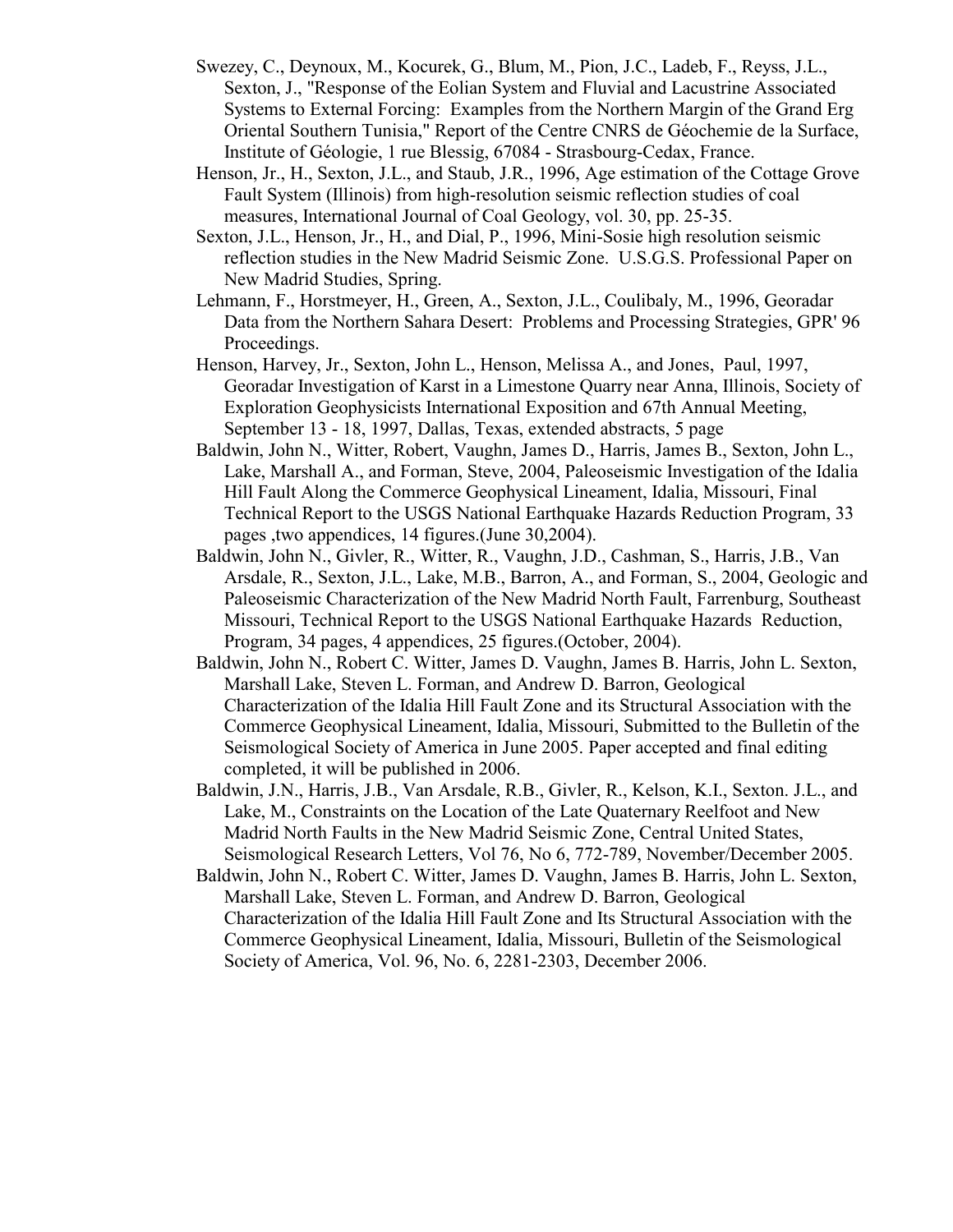### B. Published Abstracts

- Sexton, J.L., J. Mead, and A.J Rudman, Feasibility of Midwest Crustal Studies Based on Earthquake Surface Wave Ellipticities, Presented at Indiana Academy of Science Meetings, November 14-15, 1972, University of Notre Dame, South Bend, Indiana.
- Sexton, J.L., and R.D. Cole, Maximum Entropy Spectrum Analysis of Varved Oil Shale, Green River Formation, Colorado: (Abstract), Geological Society of America (GSA North-Central Section Annual Meeting, Carbondale, Illinois, April, 1977).
- Steele, Sheila, Sexton, J.L. and W.C. Hood, Radon Profiles of the New Madrid Seismic Region (abstract), Seismological Society of America (SSA 73rd Annual Meeting, 1978).
- Steele, Sheila, Hood, W.C. and J.L. Sexton, Spatial and Temporal Radon Flux in the New Madrid Seismic Zone (abstract), American Geophysical Union (AGU Midwest Meeting, September, 1978).
- Sexton, John L., Frey, E.P., and D. Malicki, Feasibility of High Resolution Seismic Reflection Surveying in the Vicinity of Reelfoot Scarp in Northwestern Tennessee (abstract), Geological Society of America (GSA South-Central Section Annual Meeting, Mountain View, Arkansas, April, 1979).
- Sexton, John L., Baldwin, J. L., Braile, L. W., Hinze, W. J., Keller, G. R., Crustal Seismic Studies in the Wabash River Valley Area, (abstract) Geological Society of America (GSA South-Central Section Annual Meeting-Mountain View, Arkansas, April, 1979).
- Braile, Lawrence W., Hinze, William J., Sexton, John L., Keller, G. R., and Lidiak, E. G., Seismo-Tectonics of the New Madrid Seismic Zone and its Extension - An Overview (abstract) Geological Society of America (GSA North-Central Section Annual Meeting, Bloomington, Indiana, April, 1980).
- Baldwin, J.L., Sexton, J.L. and Braile, L.W., Crustal Seismic Studies Related to the Northeast Extension of the New Madrid Seismic Zone, (abstract) Geological Society of America (GSA North-Central Section Annual Meeting, Bloomington, Indiana, April, 1980).
- Sexton, John L. and W. J. Hinze, A Magnetic Profile Map of the United States (poster paper), American Geophysical Union Midwestern Meeting, DeKalb, Illinois, September, 1980.
- Sexton, John L., J. L. Baldwin, L. W. Braile, W. J. Hinze, and G. R. Keller, Crustal Models of the Wabash River Valley Area from Seismic Refraction Data (abstract), 1980.
- Sexton, John L., J. L. Baldwin, and L. W. Braile, Seismic Wave Propagation Studies in the Wabash River Valley Area using Coal Mine Blast Sources (abstract), Seismological Society of America, Eastern Section, Annual Meeting, The Pennsylvania State University, State College, Pennsylvania, October, 1980.
- Sexton, J. L., W. J. Hinze, R. R. B. von Frese and L. W. Braile, Long Wavelength Aeromagnetic Map of the U.S.A., American Geophysical Union, Spring Meeting, Baltimore, Maryland, May 25-29, 1981.
- von Frese, R.R.B., W. J. Hinze, J. L. Sexton and L. W. Braile, U.S. Aeromagnetic and Satellite Magnetic Anomaly Comparisons, IAGA Meeting, Edinburgh, Scotland, 1981.
- Hinze, W. J., J. L. Sexton, R. R. B. von Frese and L. W. Braile, Correlation of Regional Geologic Features with Long-Wavelength Magnetic Anomalies, Geological Society of America National Meeting, Cincinnati, Ohio, November 2-5, 1981.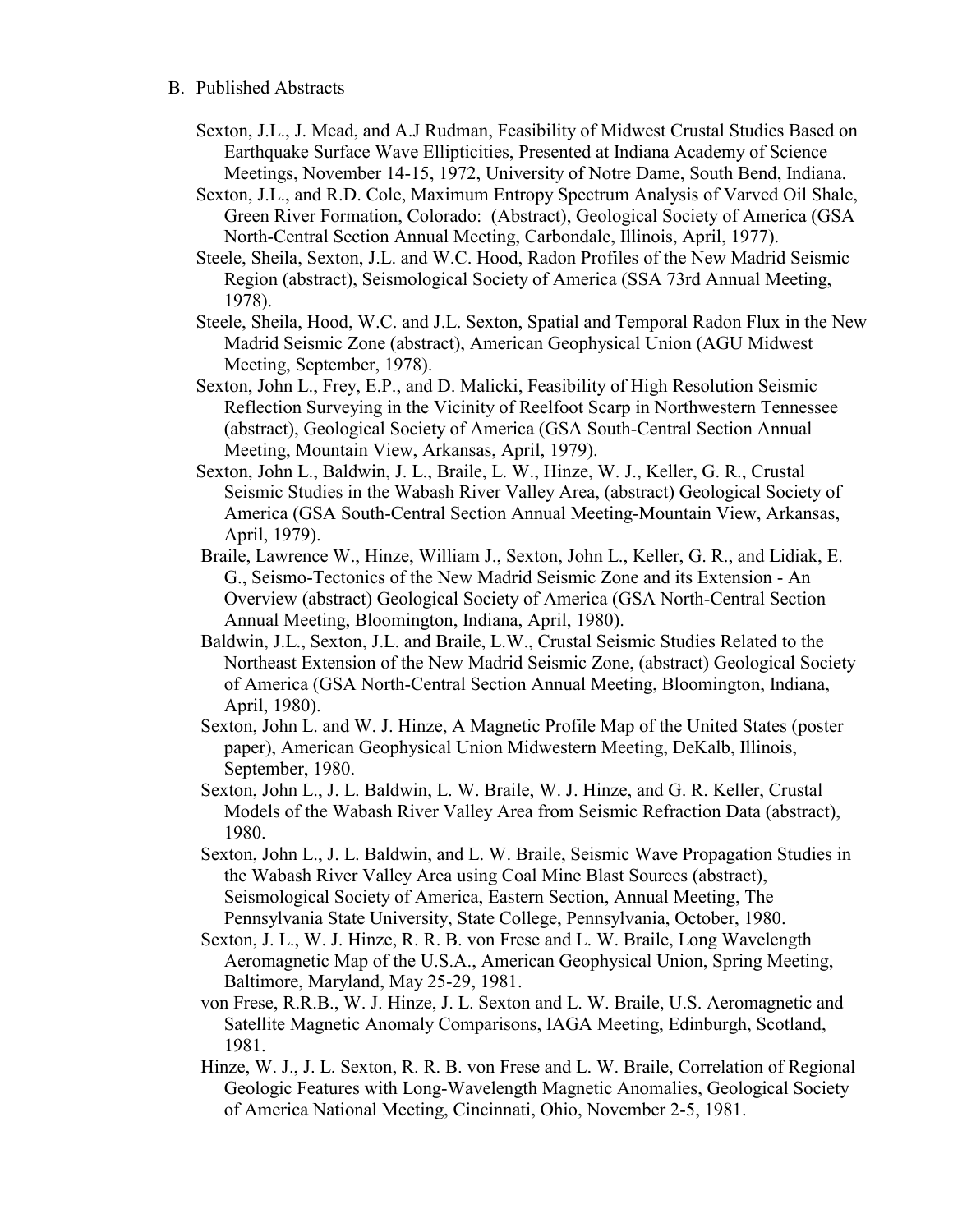- Sexton, John L. and P. B. Jones, High Resolution Seismic Reflection Surveying on Reelfoot Scarp, Geological Society of America National Meeting, Cincinnati, Ohio, November 2-5, 1981.
- Braile, L. W., W. J. Hinze, J. L. Sexton, G. R. Keller and E. G. Lidiak, Seismotectonics of the Midcontinent USA, Geological Society of America National Meeting, Cincinnati, Ohio, November 2-5, 1981.
- Jones, Paul B. and J. L. Sexton, Evidence from Seismic Reflection Data and Synthetic Seismogram Model Studies for Recurrent Faulting in the New Madrid Area (abstract),Geological Society of America North-Central Meeting, West Lafayette, Indiana, April 29-30, 1982.
- Sexton, John L., L. W. Braile, and W. J. Hinze, Seismic Reflection Surveying in the Wabash River Valley (abstract), Geological Society of America North-Central Meeting, West Lafayette, Indiana, April 29-30, 1982.
- Sexton, John L., Braile, L.W. and W.J. Hinze, Seismic Reflection Surveying in the Wabash River Valley (abstract), Geological Society of America North-Central Meeting, West Lafayette, Indiana, April 29-30, 1982.
- Sexton, John L., Reflection Surveying in the New Madrid Rift Complex, DOSECC Meeting, St. Louis, MO, February 23-27, 1986. (This was a poster paper.)
- Sexton, John L., R.P. Meyer, John Karl, Ann Trehu, P. Morel-a-l"Heuisser, Observations of airgun shots at Lake-Bottom and Land Seismographs in the Great Lakes Region, Project GLIMPCE, August, 1987, Poster paper, International Union of Geodesy and Geophysics, Vancouver, British Columbia, Canada.
- Sexton, John L. with other members of the GLIMPCE Program. May, 1987, Poster Paper, GLIMPCE Special Display, Poster Booth #Sp-2., Geological Society of America Annual Meeting, Phoenix, AZ.
- Sexton, John L., Results from seismic reflection methods for detection of reactivated structures associated with seismicity in the New Madrid seismic zone, National workshop on seismogenesis in the eastern United States, sponsored by NSF, University of Illinois at Urbana-Champaign, April 12-13, 1988. (Abstract).
- McGinnis, L.D., Cannon, W.F., Dickas, A.B., Ervin, C.P., Green, A., Hinze, W.J. Milkereit, B., Morey, G.B., Mudrey, M.G., Nyquist, J., Sexton, J.L., Wang, H.F., Geophysical and Tectonic study of Sedimentary Basins and the Upper Crust Beneath Lake Superior (absract), American Geophysical Union, v. 70, no. 15, p. 272, April, 1989, Annual Spring Meeting, Baltimore, MD.
- Morel-a'-l'-Huissier, P., Hajnal, Karl, J.H., Mereau, R.F., Meyer, R.P., Sexton, J.L.,Trehu, A., Ervin, C.P., Hutchinson, D.R., Green, A.G., GLIMPCE 1986 Seismic Refraction Experiment: an Introduction to the Data, (abstract), American Geophysical Union, v. 70, no. 15, p. 273, April 11, 1989, Annual Spring Meeting, Baltimore, MD.
- Wendling, S.A., and Sexton, J.L., Velocity Filtering of wide-angle Reflection/Refraction Data from GLIMPCE Lake Superior Line A Seismic Experiment, (abstract), American Geophysical Union, v. 70, no. 15, p. 273, April 11, 1989, Annual Spring Meeting, Baltimore, MD.
- Bowden J.B. and Sexton, J.L., Wide Angle Reflection / Refraction Experiment in the Illinois basin (abstract), American Geophysical Union, v. 70, no. 15, p. 277, April 11, 1989, Annual Spring Meeting, Baltimore, MD.
- Hinze, W.J., Braile, L.W., McGinnis, L.D., Cannon, W.F., Milkereit, B., Sexton, J.L., Wang, H.F., Structure of the Midcontinent Rift System in Eastern Lake Superior: Results from 8-second Reflection Seismic Data and Gravity and Magnetic Anomalies (abstract), American Geophysical Union, v. 70, no. 15, p. 277, April, 1989, Annual Spring Meeting, Baltimore, MD.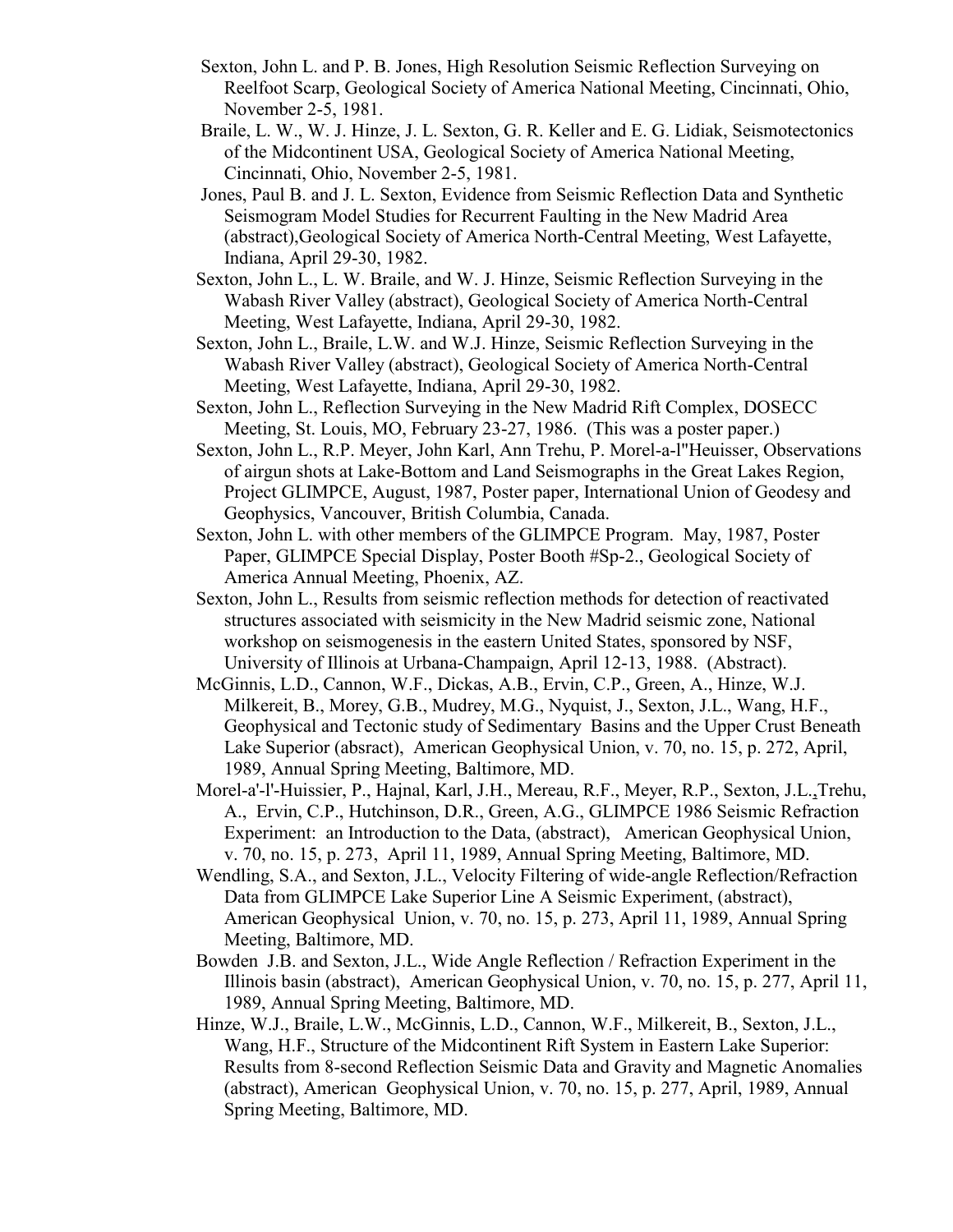- Mudrey, M.G., McGinnis, L.D., Ervin, C.P., Nyquist, J., Dickas, A.B., Morey, G.B., Green, A.G., Sexton, J.L., Structure of the Midcontinent Rift System in Western Lake Superior: Results from 8-second Reflection Seismic data and Gravity and Magnetic Anomalies (abstract), American Geophysical Union, v. 70, no. 15, p. 278, April, 1989, Annual Spring Meeting, Baltimore, MD.
- Henson, H. and Sexton, J.L., High Resolution Seismic Reflection Surveying of Coal Seams in Southeastern Illinois, Presented at Annual meeting of the Society of Exploration Geophysicists, Dallas, TX, 1989, Published in Expanded abstracts of meeting.
- McGinnis, L.D., Sexton, J.L., Nyquist, J., Mudrey, M.G., Morey, G.B., Milkereit, B., Hinze, W.H., Green, A., Ervin, C.P., Dickas, A.B., Cannon, W.F., Tectonics of Sedimentary Basins and Upper Crust Beneath Lake Superior (abstract), Institute on Lake superior Geology, May, 1989.
- Sexton, John L., Met with Argonne/GNI seismic reflection research group at Madison, Wisconsin, at Wisconsin Geological Survey. Presented interpretation of GNI data, August, 1989.
- Henson, Harvey, Jr. and Sexton, John L., Interpretations of Subsidiary Faulting along the Cottage Grove Fault System from High Resolution Seismic Reflection Profiles, GSA North-Central Meeting, Macomb, IL, April 26-27, 1990, Presentation and Published Abstract.
- Du, Yubo, Sexton, John L., and Henson, Harvey, Jr., Geotomographic Exploration of Floor Strata in an Underground Coal Mine, GSA North-Central Meeting, Macomb, IL, April 26-27, 1990, Presentation and Published Abstract.
- Wang, Shiping, Sexton, John L., and Henson, Harvey, Jr., In-mine Seismic Studies of Floor Strata Beneath a Coal Pillar, GSA North-central Meeting, Macomb, IL, April 26-27, 1990, Presentation and Pulished Abstract.
- Sexton, John L., Henson, Harvey, Jr., and Flanagan, Kathryn, Relationship Between Topography and Deep Crustal Rift Structure Beneath Lake Superior, Penrose Conference on "Large Lakes and Their Stratigraphic Records", Lake Tahoe, September 9-13, 1990, Lake Tahoe, CA, (Poster Session).
- Sexton, John L. and Henson, Harvey, Jr., Geophysical-Geomorphology Studies in the New Madrid Seismic Zone, XXII General Assembly of the European Seismological Commission, Barcelona, Spain, September 16-22, 1990, Presentation and Published Abstract.
- Sexton, John L. and Henson, Harvey, Jr., Interpretation of Seismic Reflection and Gravity Profile Data in Lake Superior, 35th International Geophysical Symposium, Varna, Bulgaria, October 2-5, 1990.
- Sexton, John L., Henson, Harvey, Jr., and Dial, Paul, Shedlock, Kaye, Mini-Sosie High Resolution Reflection Surveys of the Bootheel Lineament in the New Madrid Seismic Zone, Fall meeting of the American Geophysical Union, San Francisco, CA, December 3-7, 1990, Poster Session and Published Abstract, Transactions, American Geophysical Union (EOS). 71, 14.
- Henson, Harvey, Jr., Sexton, John L., and Victory, Denise, Mini-Sosie High Resolution Reflection Surveys Along the Blytheville Arch in the New Madrid Seismic Zone, Spring meeting of the American Geophysical Union, Baltimore, MD, May, 1991, Poster Session and Published Abstract, Transactions of the American Geophysical Union, (EOS), p. 273.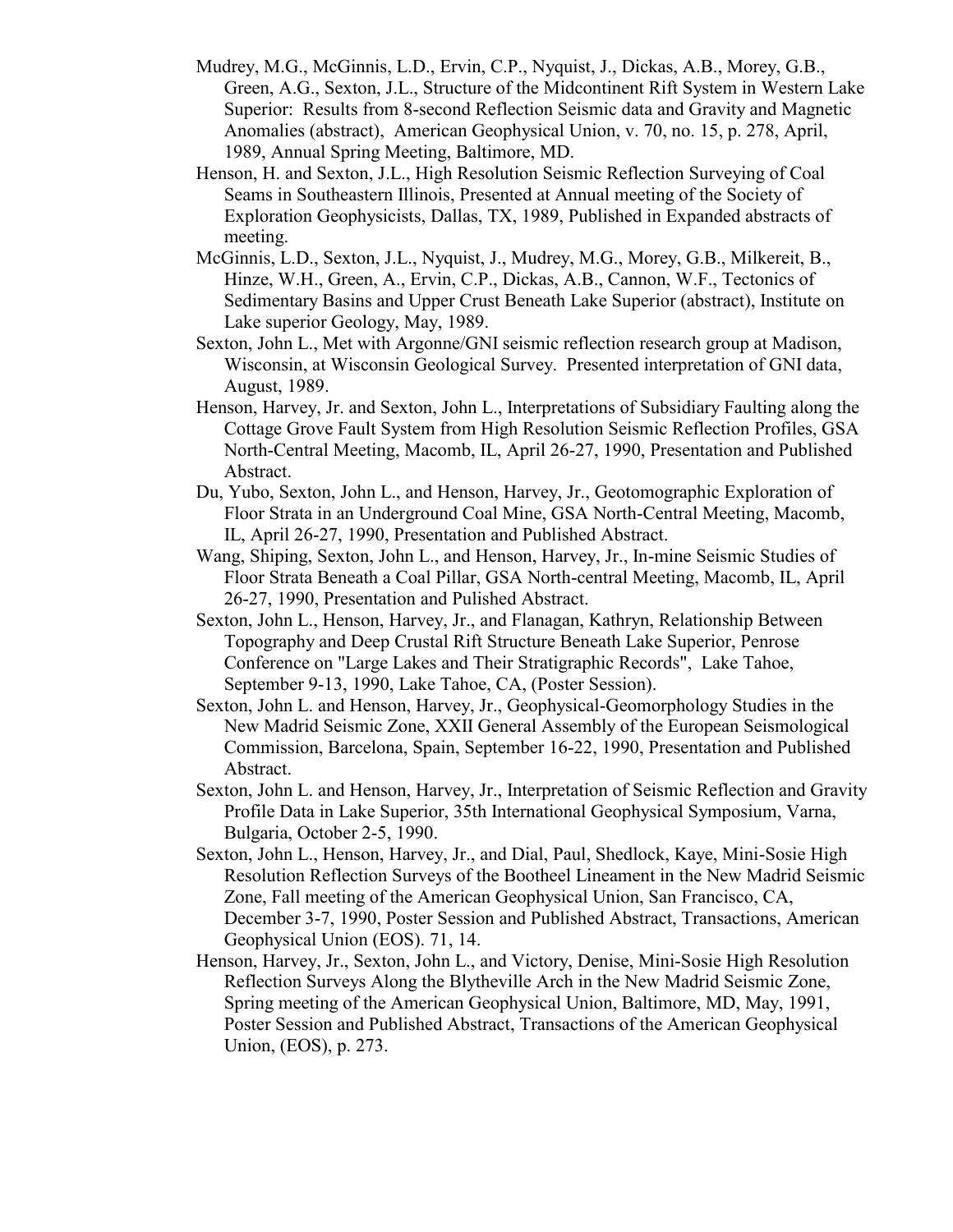- Du, Yu Bo, Sexton, John L., Henson, Harvey, Jr., and Wang, Shiping, Seismic Tomographic Exploration of Floor Strata in an Underground Coal Mine, Spring Meeting of the American Geophysical Union, Baltimore, MD, May, 1991, Published Abstract, Transactions of the American Geophysical Union, (EOS), p. 193.
- Sexton, John L. and Henson, Harvey, Jr., Relationship Between Bedrock Topography and Deep Crustal Rift Structures Beneath Lake Superior, Annual Geological Society of America Meeting, October 1991, San Diego, CA, Poster Session and Published Abstract, Program with Abstracts.
- Sexton, John L., Henson, Harvey, Jr., Dial, Paul, Victory, Denise, and Shedlock, K.M., (1991), Mini-Sosie High Resolution Seismic Reflection Survey in the New Madrid Seismic Zone, Poster Session and Published Abstract, Program and Abstracts, 63rd Ann. Mtg. Eastern Seis. Soc. Am., p. 81, October 14, 1991, Memphis TN.
- Sexton, John L., Henson, Harvey, Dial, Paul, and Victory, Denise, Neotectonic Investigations of Structures in the New Madrid Seismic Zone Using the Mini-Sosie High Resolution Reflection Method, International Union of Geodesy and Geophysics, Vienna, Austria, August, 1991, Poster Paper and Short Oral Presentation.
- Sexton, J.L. and Henson, H., New Madrid Seismic Zone Geophysical Research at Southern Illinois University at Carbondale, CUSEC Special Volume on CUSEC/FEMA Research Summit Workshop, Memphis, TN, July 29-30, 1992.
- Sexton, J.L. and Henson,H., Use of High Resolution Seismic Reflection in Premine Study of Shallow Coal Deposits at 4th Conference on Ground Control for Midwestern U.S. Coal Mines, Mt. Vernon, IL, Nov. 2-4, 1992
- Sexton, J.L., Du, B.Y., Henson, H., and Wang, S., Seismic Tomographic Investigations of Floor Strata Beneath a Coal Pillar in an Underground Coal Mine at 4th Conference on Ground Control for Midwestern U.S. Coal Mines, Mt. Vernon, IL Nov. 2-4, 1992.
- Sexton, J.L., Du, B.Y., Henson, H. and Wang, S., Seismic Refraction Tomography Experiment for Evaluation of the Structure and Seismic Velocity of Floor Strata Beneath a Coal Pillar in an Underground Coal Mine at Coal, Energy and Environment Meeting, Ostrava, Malenovice, Czechoslovakia, Oct. 12-16, 1992.
- Sexton, J.L. and Henson, H., Seismic Reflection and Gravity Profile Models of Data from Lake Superior, at AGU Spring Meeting, May 12-16, 1992, Montreal, Canada, EOS Transactions Supplement, vol. 73, no. 14, p. 320.
- Sexton, John L., presented two one hour long research lecturers on the New Madrid Seismic Zone at ETH in Zurich, Switzerland, in December, 1994.
- Sexton, J.L., Henson, H., Jr., Green, A., Lehmann, F., Coulibaly, M., and Horstmeyer, H., Georadar profiling in the Chott Rharsa Basin of Southern Tunisia, Society of Exploration Geophysicists International Conference, St. Petersburg, Russia, July, 1995. (Poster Presentation).
- Sexton, J.L., Henson, Jr., H., Dial, P., Koffi, R., and Coulibaly, M., Seismic reflection and georadar investigation of Sikeston Ridge in the New Madrid Seismic Zone, SSA, April 1996, St. Louis, Seismological Research Letters, vol. 67, no. 2, Abstracts Supplemental pages, March/April, 1996.
- Sexton, J.L., Henson, Jr., H., Koffi, R., Coulibaly, M., and Nelson, J., Seismic reflection and georadar investigation of Barnes Creek area in southeastern Illinois, SSA, April 1996, St. Louis, Seismological Research Letters, vol. 67, no. 2, Abstracts Supplemental pages, March/April, 1996.
- Henson, Jr., H., Sexton, J.L., Byer, G., Graham, Q., Coulibaly, M., and Koffi, R., Georadar investigation of filled karst in a limestone quarry, Geological Society of America 45th annual Southeastern Section Mtg., Geophysics Theme Session, March 14-15, 1996, Jackson, MS, Abstracts with Programs, vol. 28, no. 2, p. 15, Feb. 96.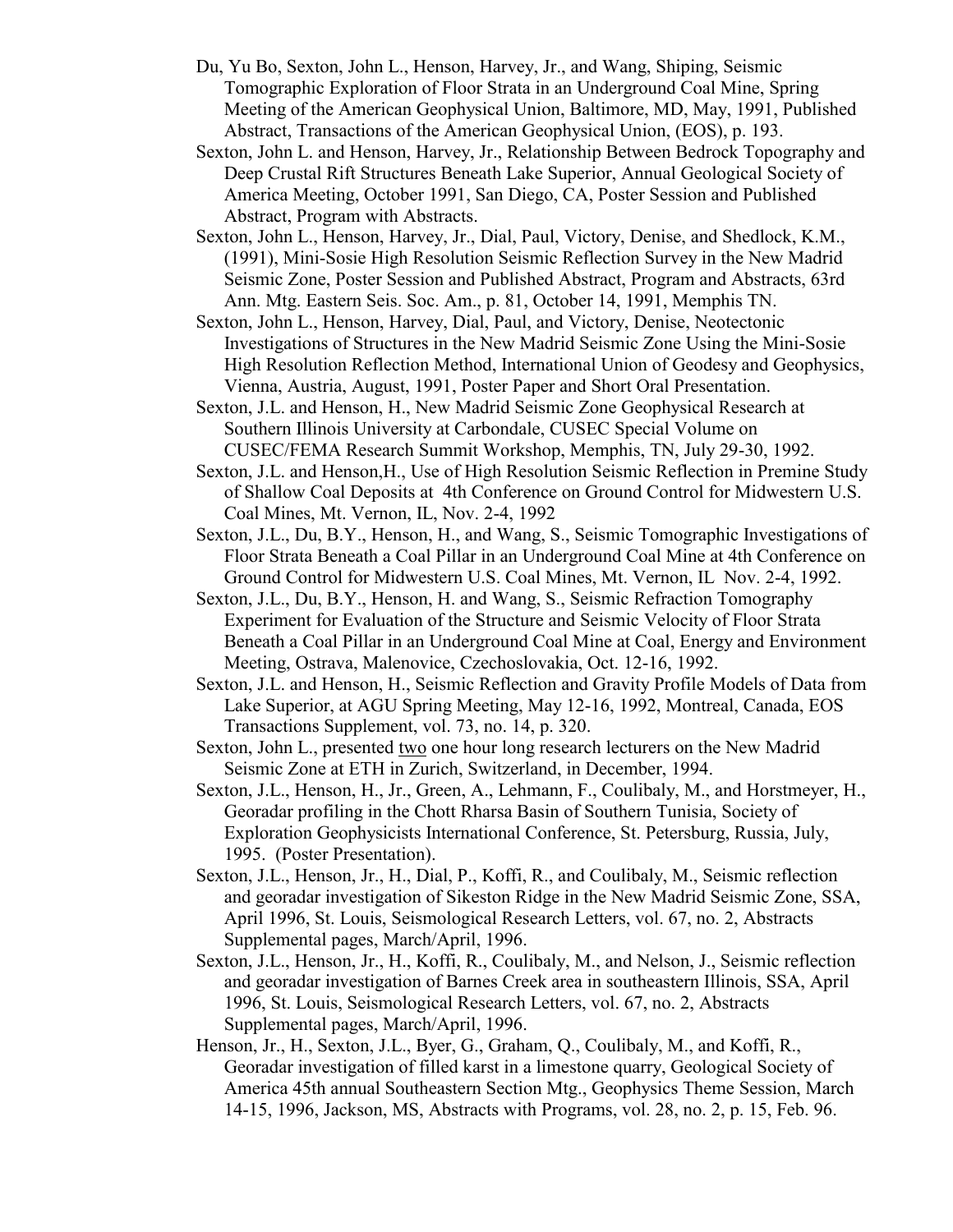- Coulibaly, M., Sexton, J.L., Henson, Jr., H., Lehman, F., and Green, A., Acquisition and processing of georadar from the Chott Rharsa Basin of southern Tunisia, Geological Society of America 45th annual Southeastern Section Mtg., Geophysics Theme Session, March 14-15, 1996, Jackson, MS, Abstracts with Programs, vol. 28, no. 2, p. 8, Feb. 96.
- Sexton, J.L., Henson, Jr., H., Fairfield, R., Corruccini, R., and Armstrong, D., Magnetic surveying of New Seville archaeological sites near St. Ann's Bay, Jamaica, W.I., Geological Society of America 45th annual Southeastern Section Mtg., Geophysics Theme Session, March 14-15, 1996, Jackson, MS, Abstracts with Programs, vol. 28, no. 2, p. 43, Feb. 96.
- Lehmann, F., Horstmeyer, H., Green, A., Sexton, J.L., Coulibaly, M., Georadar Data from the Northern Sahara Desert: Problems and Processing Strategies, GPR '96, October, 1996, Tokyo Japan, GPR' 96 Proceedings.
- Zhang, J. and Sexton, J.L., 1996, Tomographic inversion using matrices with application to Lake Superior, EOS, presented (Poster Session) at Spring Meeting AGU, Baltimore, MD.
- Henson, Harvey, Jr., Sexton, John L., Henson, Melissa A., and Jones, Paul, 1997, Georadar Investigation of Karst in a Limestone Quarry near Anna, Illinois, Society of Exploration Geophysicists International Exposition and 67th Annual Meeting, November 13 - 18, 1997, Dallas, Texas, extended abstracts, 5 pages.
- Koffi, N'guessan, Sexton, John L., Henson, Harvey, Jr., Coulibaly, Mamadou, and le Grande, Adam, Investigations of the Barnes Creek Fault Zone in southeastern Illinois, Geological Society of America 31st Annual North Central Mtg., May 1-2, 1997, University of Wisconsin, Madison, WI, Abstracts with Program, p. 52.
- Fairfield, Ryan, Sexton, John L., Henson, Harvey, Jr., Corruccini, Robert, and Pasquariello, Ray, Digital Filtering and Image Processing of Magnetic Data Collected at Two Caribbean Archaeological Sites,Geological Society of America 31st Annual North Central Mtg., May 1-2, 1997, University of Wisconsin, Madison, WI, Abstracts with Program, p. 52.
- Sexton, John L., Henson, Harvey, Jr., Koffi, N'guessan, Coulibaly, M., and Dial, Paul, Shallow Seismic Reflection and Georadar Surveys for Active Tectonic Studies in the New Madrid Seismic Zone (USA), 29th General Assembly of IASSPEI, August 18- 29, 1997, Thessalonika, Greece, Abstracts with Program, page 106.
- Bodziak, R.M., Sexton, J. L., LeGrande,A.C., Ananthnaryan,S.,and Tabor,E.C., 1999, A Comparative Study of Several Seismic Source Types Across the Maunie Fault in the Wabash Valley Seismic Zone, Transactions of the Illinois State Academy of Science, v.90,p23.
- Bodziak,R.M., Sexton,J.L. Ananthnaryan,S., and LeGrande,A.C.,1999, Seismic Reflection Studies in the Wabash Valley Seismic Zone, Abstracts for the Geological Society of America North Central Section Meeting, v.31,no.5, p.67, Champaign, IL.
- Sexton, J.L., Bodziak, R.M., LeGrande, A., and Ananthnaryan, S., Neotectonics of the Wabash Valley Seismic Zone, Invited paper presented at the Conference on Earthquake Hazard Awareness for the Wabash Valley Seismic Zone, September 2, 1999, Vincennes, IN.
- Sexton, John L., Coulibaly, M., and Bodziak, Robert, 2002 , Coincident Georadar and Shallow Seismic Reflection Profiles over Faults in the New Madrid and Wabash Valley Seismic Zones , Abstracts for the April 17-19, 2002 Annual Meeting of the Seismological Society of America in Victoria, British Columbia, Canada in March/April ,2002, issue of Seismological Research Letters,V73,no2,p230.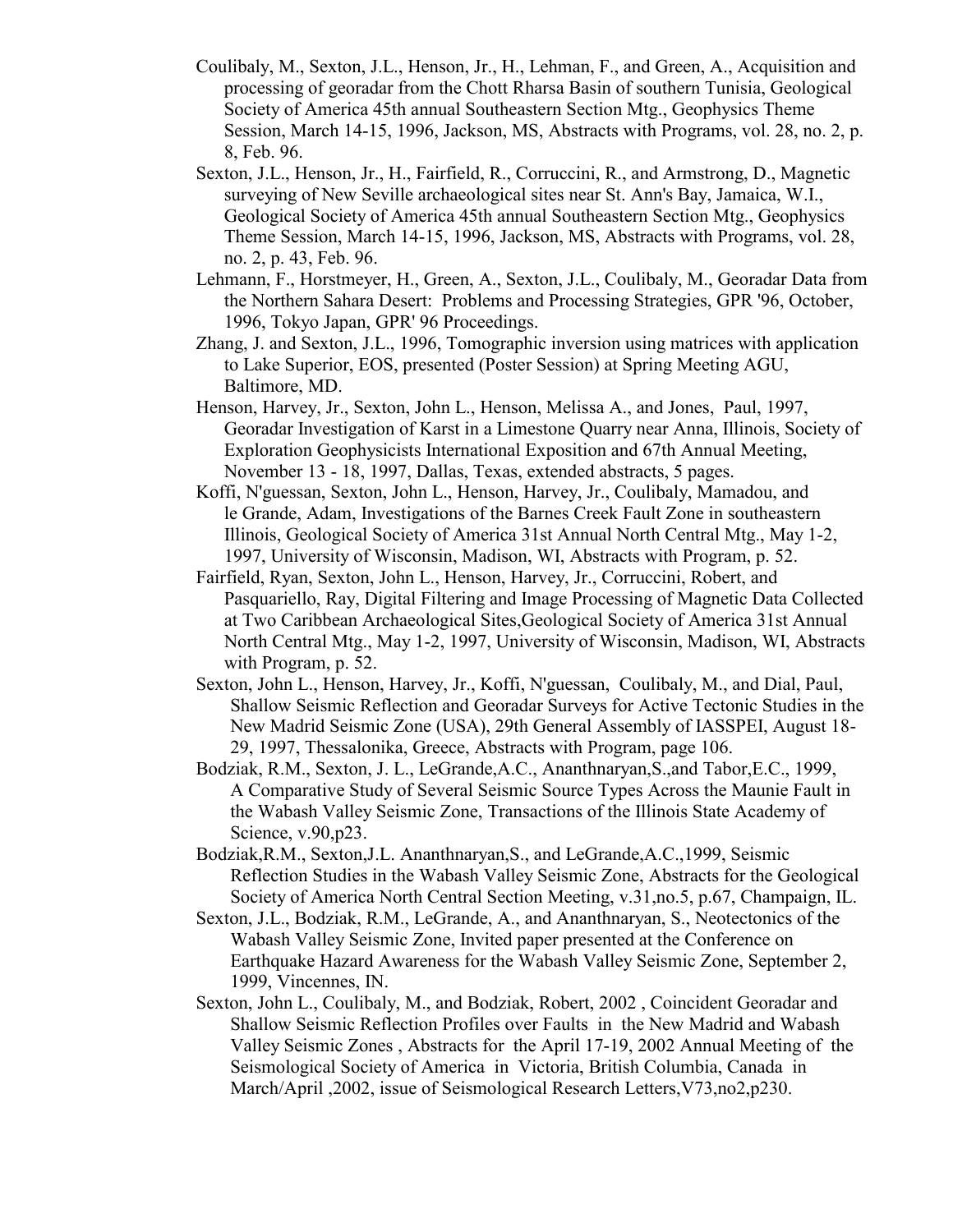Sexton, John L. , Smith III, Milton, and Bodziak, Robert , 2002 , A Geological and Geophysical Study of the Maunie Fault in the Wabash Valley Seismic Zone, Abstracts for the AAPG Cairo 2002 International Conference (with SEG , EPEX, EAEG, EGS) in Cairo, Egypt , October, 27-30, 2002.

Sexton, John L., Lake, M.A., Mueller, S.E., McClain, J., Carpenter, P.J., and Baldwin, J.H.,2003, Georadar Studies of the Farrenburg and Commerce Geophysical Lineaments in the New Madrid Seismic Zone, Abstracts for the Annual Eastern Section of the Seismological Society of America, October 19-21, 2003, University of Toronto, Toronto Canada.

Lake, M.A. and John L. Sexton, 2003, Georadar Studies in the New Madrid Seismic Zone, Proceedings with abstracts,  $6<sup>th</sup>$  Annual AAPG/SEG Student Expo, October 4-5, 2003, Houston,Tx.

Lake, Marshall A., Sexton, John L., Mueller, Sarah E., McClain, Jason, Baldwin, John N., Carpenter, Phillip J., and Harris, James B., 2004, Georadar Profile Studies of Quaternary Deformation Associated with the Farrenburg and Commerce Geophysical Lineaments in the New Madrid Seismic Zone, Oral presentation and abstract for the 2004 annual meeting of the North Central Section of the Geological Society of America, April 2-4, St. Louis, Mo. Geological Society of America Abstracts with Program, V. 36, No. 3, p48.

 Baldwin, John N., Witter, Robert C., Vaughn, James D., Harris, James B., Sexton, John L., Lake, Marshall A., and Forman, Steven L., 2004, Quaternary Deformation Associated with the Commerce Geophysical Lineament, Holly Ridge, Idalia, Missouri, Oral presentation and abstract for the 2004 annual meeting of the North Central Section of the Geological Society of America, April 2-4, St. Louis, Mo. Geological Society of America Abstracts with Program V. 36, No. 3 p47.

Lake, Marshall A. and John L. Sexton, 2004, Georadar Profile Studies of Quaternary Deformation Associated with the North and South Farrenburg and Commerce Geophysical Lineaments in the New Madrid Seismic Zone, 2004 7<sup>th</sup> Annual AAPG/SEG Student Expo, Norman Oklahoma, April 22-24, 2004. Program with abstracts.

Mueller, S. E., Sexton, J. L., McClain, J. P., Silverman, M., Two Dimensional Seismic Reflection Modeling of Small-Offset and Flexural Faulting Associated with the Rough Creek Fault Zone in Western Kentucky, AAPG/SEG Student Expo Abstracts, Houston, Texas, October 2005.

McClain, J. P., Sexton, J. L., Mueller, S. E., Silverman, M., Correlation of Seismic Reflection Data with Synthetic Seismograms from Sonic, Density, & Resistivity Logs in Western Kentucky, AAPG/SEG Student Expo Abstracts, Houston, Texas, October 2005.

Sexton, J. L., Smith, M., Mueller, S. E., McClain, J. P., A Geophysical Study of the Maunie Fault in the Wabash Valley Fault Zone, SSA Eastern Section Annual Meeting Abstracts with Programs, Vol. 77, Pg. 9. 2005.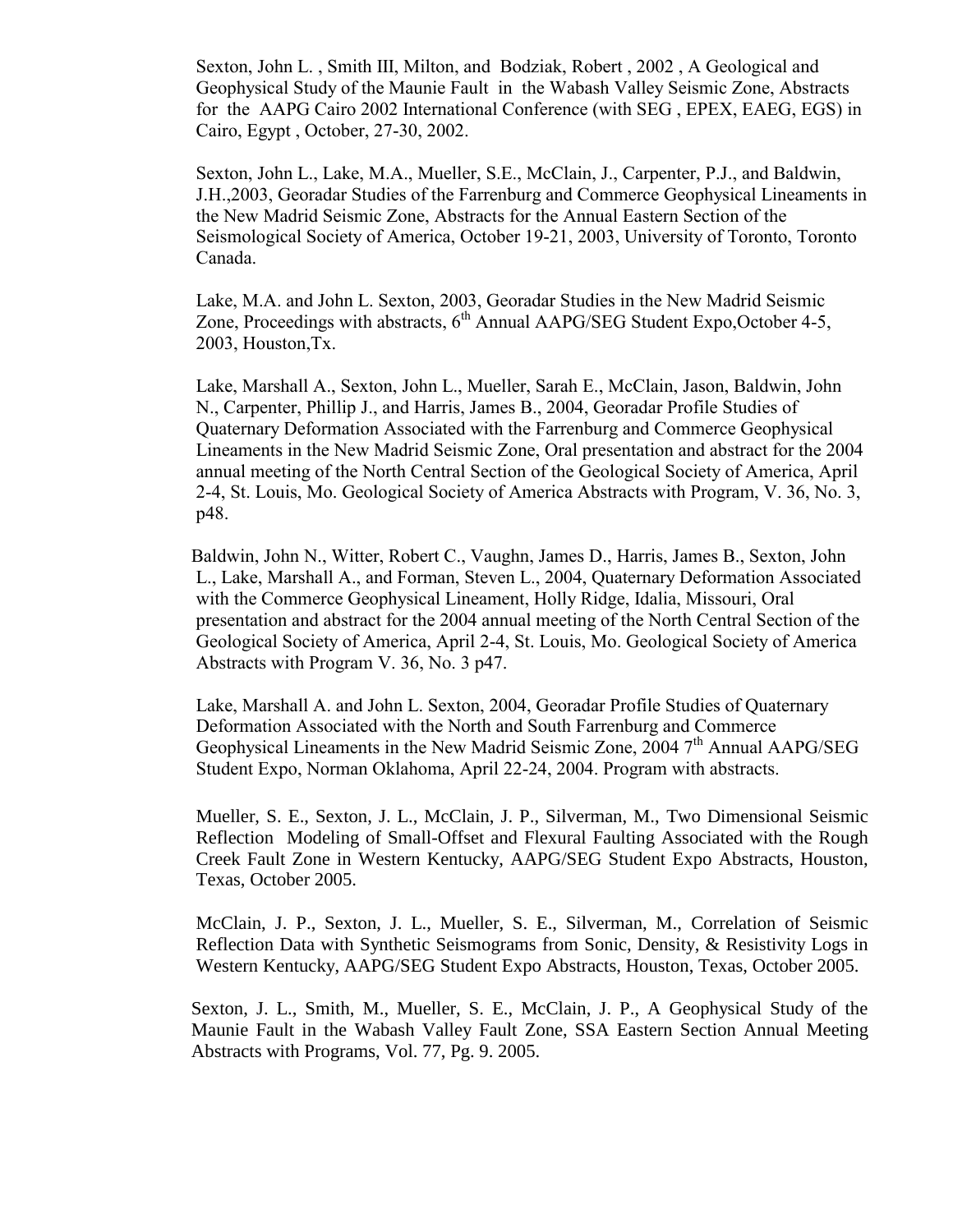Mueller, S. E., Sexton, J. L., McClain, J. P., Silverman, M., Two Dimensional Seismic Reflection Modeling of Shallow Faulting Associated with the Rough Creek Graben in Western Kentucky, GSA Rocky Mountain Section Abstracts with programs, Vol. 37, No. 6, Pg. 4, April 2005

McClain, J. P., Sexton, J. L., Mueller, S. E., Silverman, M., Synthetic Seismograms from Sonic, Density & Resistivity Logs for the Illinois Basin in Western Kentucky, GSA Rocky Mountain Section Abstracts with programs, Vol. 37, No. 6, Pg. 4, April 2005.

Mueller, S. E., Sexton, J. L., McClain, J. P., Silverman, M., Shallow Faulting Associated with the Rough Creek Graben in Western Kentucky, AAPG/SEG Student Expo Abstracts, University of Oklahoma, Norman, Oklahoma, March 2005.

McClain, J. P., Sexton, J. L., Mueller, S. E., Silverman, M., Density Based Synthetic Seismograms for the Illinois Basin in Western Kentucky, AAPG/SEG Student Expo Abstracts, University of Oklahoma, Norman, Oklahoma, March 2005

Sexton, John L., Yvonne K. Griffin and William I. Woods, Geophysical Surveying on the Southern Terrace of Cahokia's Monks Mound, Joint Meeting of the South-Central and North-Central Sections of the Geological Society of America,  $41<sup>st</sup>$  annual meeting for each, April 11-13, 2007, University of Kansas, Lawrence, Kansas, Session No. 40, Geological Society of America Abstracts with Program, Vol. 39, No. 3, p72.

Stanfill, Alicia F., John L. Sexton, and Marc Silverman, Seismic Reflection Investigation of the Inman East Fault in the Wabash Valley Fault Zone, Joint Meeting of the South-Central and North-Central Sections of the Geological Society of America,  $41<sup>st</sup>$  annual meeting for each, April 11-13, 2007, University of Kansas, Lawrence, Kansas, Session No. 43, Geological Society of America Abstracts with Program Vol. 39, No. 3, p77.

Smith, Dominic, J.L. Sexton and S. Chatterjee, Magnetics and Electromagnetics on Monks Mound at the Cahokia World Heritage Site near St. Louis, Missouri, GSA Northcentral Regional Meeting, Evansville, In, Abstracts with Program, Vol.40 , No 5 , Pg 86 , April 23-25, 2008.

Smith, Dominic and J.L. Sexton, Magnetics and Electromagnetics on Monks Mound at the Cahokia World Heritage Site near St. Louis, Missouri, AAPG/SEG 2008 Student Expo, Rice University, Houston, Tx, Program with Abstracts, Pg 22, October 8-9, 2008.

Chatterjee, Shibaji and John L. Sexton, Seismic Reflection and Drillhole Study of the Herald-Phillipstown Fault in the Wabash Valley, AAPG/SEG 2008 Student Expo, Rice University, Houston,Tx, Program with Abstracts, pg 21, October 8-9, 2008.

#### C. Manuscripts Submitted

#### D. Manuscripts in Preparation

Sexton, J.L. Wide Angle Reflection/Refraction Experiment in the Illinois Basin Sexton, J.L., Lake, M. A., Geophysical Survey of Sikeston Ridge Sexton, J.L., and Wendling, S. A., Velocity Filtering of Wide-Angle Seismic Data From the